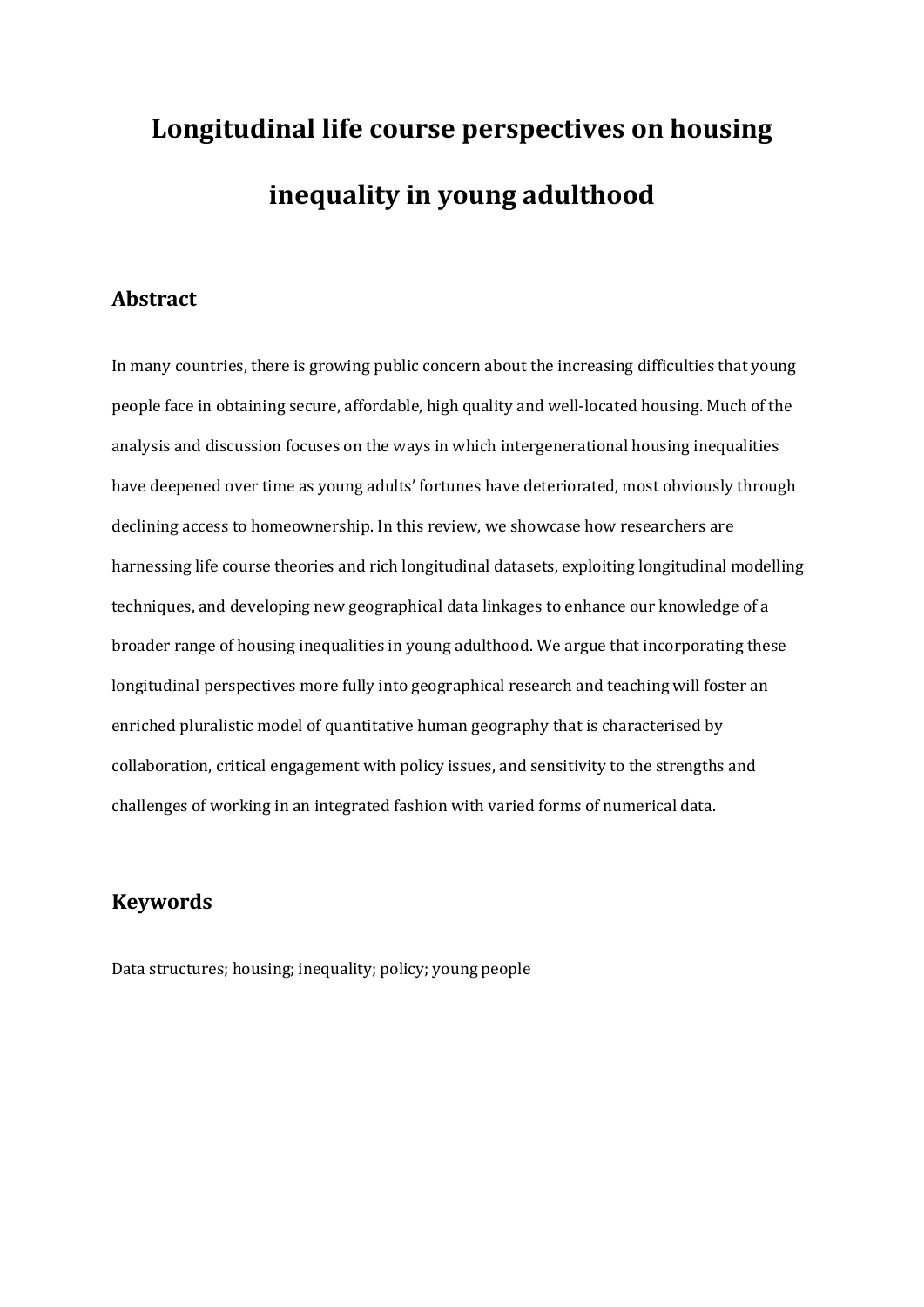### **1. Introduction**

Across Europe, young people's economic fortunes have deteriorated in recent decades, while patterns of transition to traditional adult roles and identities have become more diverse. Although much research focuses on the changing demographic and labour market position of young people, since the 2007-8 Global Financial Crisis (GFC) their growing difficulties in housing systems have attracted particular attention (Arundel and Ronald, 2016; Christophers, 2018).

Much of this debate about young adults' housing problems, especially in the United Kingdom (UK), is framed in terms of a deepening clash or divide between generations (Hoolachan and McKee, 2019). Encapsulated in the popular concept of 'Generation Rent', these narratives propose that intergenerational gulfs in housing wealth, space, security and quality are opening up as a range of structural trends mean that contemporary young people are increasingly excluded from the opportunities to enter homeownership and low-cost social housing that were available to previous post-war generations (for detailed discussion see Clapham et al., 2014; Coulter, 2017; Dewilde et al., 2018; Lennartz et al. 2016; McKee, 2012). However, viewing young people's housing difficulties through this type of generational, tenure-centric lens overlooks how a wider range of housing disparities *between* young adults are also growing in tandem (Christophers, 2018; Green, 2017; McKee 2012).

In this article, we showcase how social scientists are moving beyond simplistic Generation Rent narratives by drawing on (1) *life course perspectives*, (2) *harnessing longitudinal data resources* and (3) *using novel data linkages* to improve our understanding of housing inequalities in young adulthood. A key advantage of taking a longitudinal approach to this topic is that rich prospectively collected data from the same people over time allow us to operationalise many of the core principles of the life course perspective (Elder, 1998). These include recognising that individual trajectories across the life course domains of education, work, childbearing and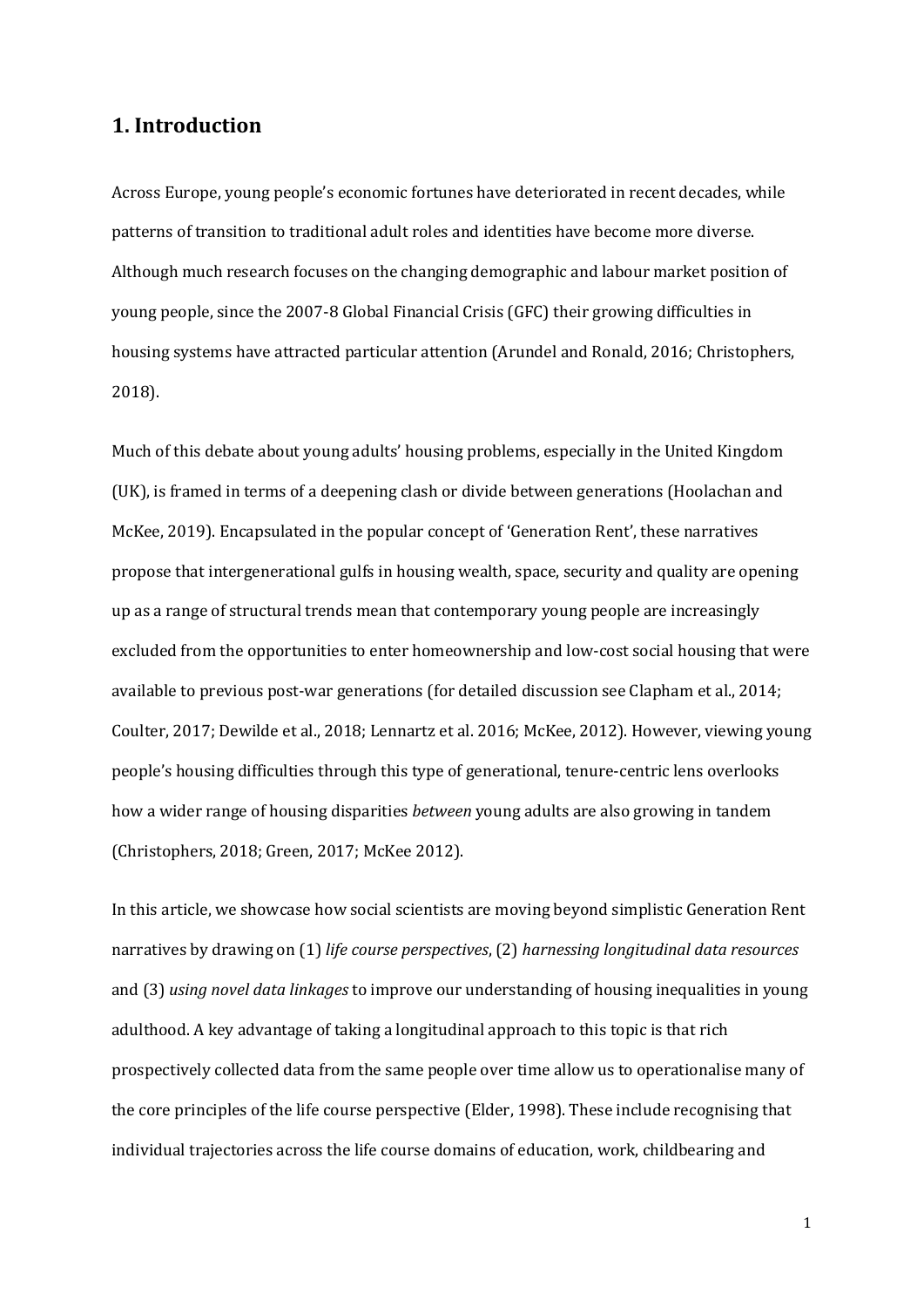housing are interconnected in ways that influence life span development. For example, housing decisions and circumstances have a complex reciprocal relationship with far-reaching decisions regarding family formation. Similarly, 'turning point' events that significantly alter the direction of life course trajectories (for instance job loss or partnership dissolution) often promote particular types of housing transition, thereby contributing to the creation of diverging and nonlinear life paths (Stone et al., 2014). Young adults' housing decisions are also influenced by normative societal beliefs concerning the appropriate age for making role and status transitions such as leaving the parental home (Aassve et al. 2013). Exactly what constitutes an 'on-time' transition can, however, change across cohorts as trends like delayed home leaving reshape social norms.

In addition, life course perspectives guide researchers to examine how the dynamics of people's lives are tied together and connected to contextual circumstances (Coulter et al., 2016). This can involve exploring the ways in which family members' lives are 'linked' together in the housing system, for instance as parents provide various forms of support to help their children live independently (Heath and Calvert, 2013; Manzo et al., 2018) or overcome the growing financial barriers to homeownership entry (Albertini et al., 2018; Mulder et al., 2015). Considering how macro-level institutions, structures and culture constrain agency and unevenly influence housing careers is also important, for example as geographic variations in housing provision and costs influence young adults' prosperity, living arrangements and fertility (McKee et al., 2017a). This type of contextual effect can help generate patterns of cumulative disadvantage over the life course as success in early adulthood increases the flow of advantages throughout later life (Putnam, 2015). Distinguishing shared *cohort effects* on life course experiences from the individual effects of *ageing* processes, as well as from *period effects* that impact on all members of a population living through a given moment of historical time, is therefore a crucial objective for life course researchers (Findlay et al., 2015).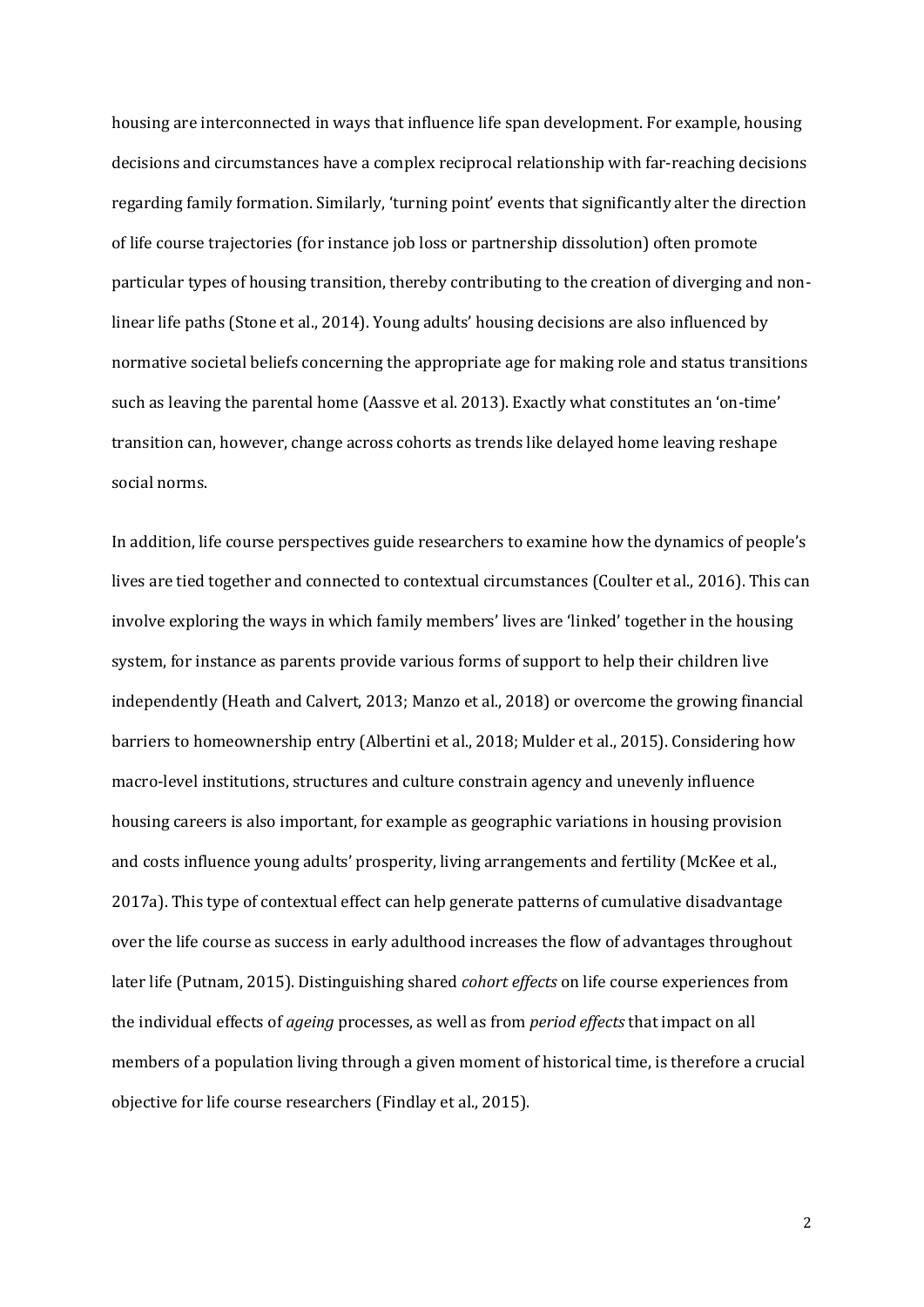On a broader level, we argue that more strongly integrating longitudinal data and methods into geographical research and teaching will help to foster a pluralistic school of quantitative human geography that encompasses conventional census and survey analysis as well as the emerging frontiers of data science and Big Data analytics (Arribas-Bel and Reades, 2018; Connelly et al., 2016; Lansley and Cheshire, 2018). Building a richer 'big tent' model of quantitative geography characterised by collaboration between researchers skilled in these different traditions — as well as partnerships with specialists in cognate disciplines — could produce a better appreciation of the strengths and weaknesses of using different forms of numerical data in any given research application. Ultimately, creating greater quantitative dialogue and teamwork should yield more rigorous scholarship that can critically engage with the material social, economic and policy issues that are sometimes neglected within contemporary human geography (Hamnett, 2011).

The rest of this article proceeds as follows. Section 2 describes how longitudinal life course research is unpacking multiple dynamics of housing inequality, first in young adults' living arrangements and then in tenure positions. Here we draw upon studies using a range of conceptual frameworks. These include models of *housing pathways* (Clapham, 2002), which highlight how complex and non-linear housing trajectories are shaped by events occurring in other life-course domains, as well as by life-style preferences and subjective meanings and narratives of housing. Although many housing researchers still use the term *housing careers*, which is often understood as implying a normative and traditional housing trajectory (Lennartz and Helbrecht, 2018), or instead suggest alternatives such as *housing transitions* to more adequately reflect dynamism across the life course (Beer et al., 2011), in practice these models are often used in a way which largely echoes the *housing pathways* perspective*.* We therefore do not limit this review to one single approach — rather, we welcome this conceptual diversity and argue that longitudinal life course approaches are particularly well equipped to explore recent trends in housing inequalities.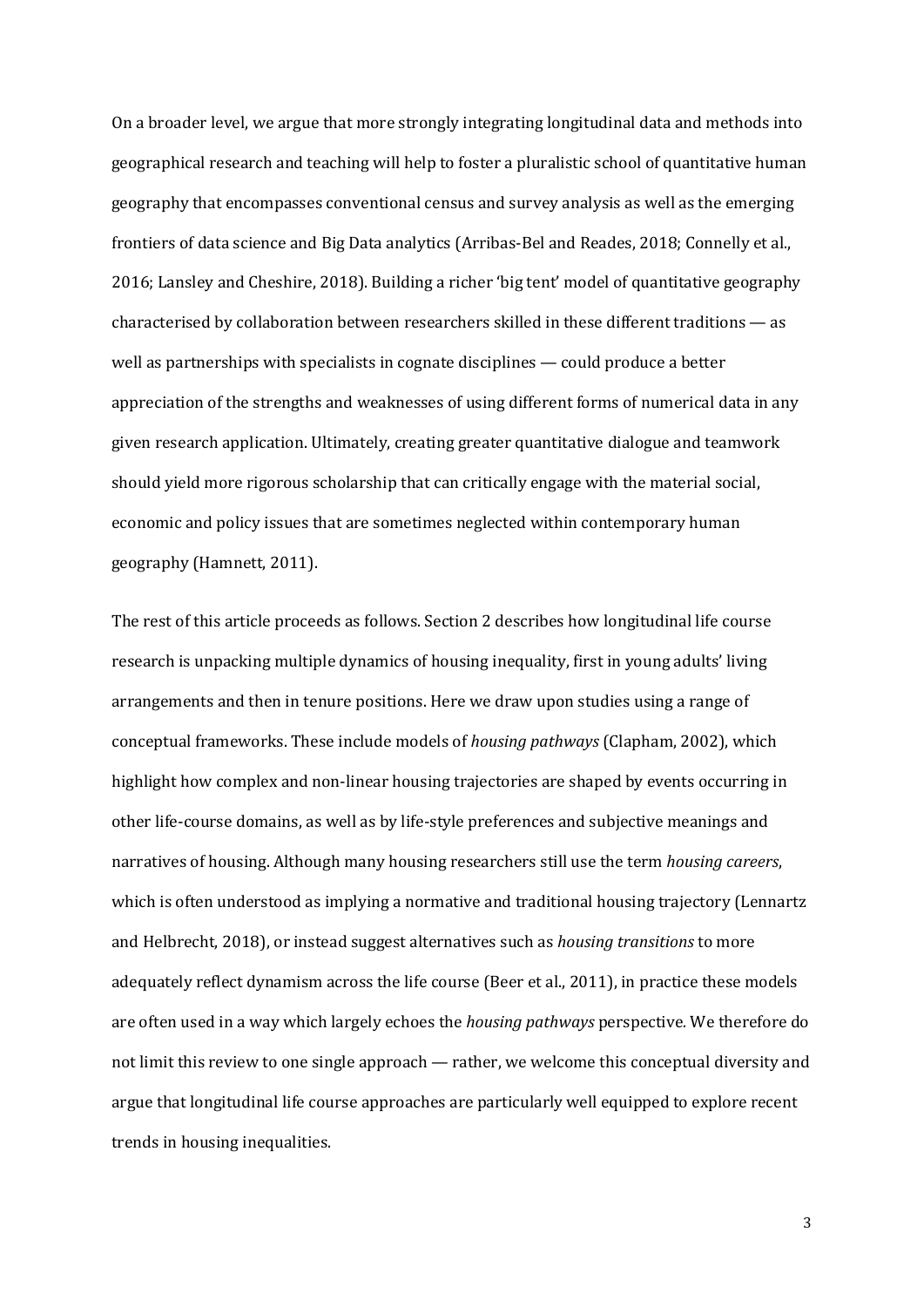Next, Section 3 reflects on the practical opportunities and challenges of conducting longitudinal work in this area, as well as the ways these are being addressed. Section 4 then offers some brief concluding thoughts. Although the paper focuses primarily on the UK, in many places we also draw on examples from continental Europe and the US to contextualise our conclusions and reflect on the role that institutions, contextual conditions, cultures and policies play in configuring young adults' housing trajectories. Juxtaposing UK and international evidence also allows us to reflect on how well we understand the British case, while also enabling us to explore the research opportunities that exist elsewhere due to the varied data landscape.

# **2. Using Longitudinal Data and Life Course Approaches to Examine Housing Disparities in Young Adulthood**

#### **2.1 Transitions to residential independence**

Rates of parental co-residence in young adulthood vary considerably across Europe due to differences in the patterning of life course careers brought about by institutional and macrocontextual factors such as the structure of labour markets, education and housing systems, welfare provision and cultural expectations (Mandic, 2008). However in many countries, public debates now regularly highlight the growth of parental co-residence in young adulthood that has characterised the first decades of the twenty-first century. In Britain, the proportion of 15- 34 year olds living with a parent increased from 36% in 1996 to 40% in 2017 (ONS, 2017) and similar trends have been reported in America (Fry, 2016) and across much of continental Europe after 2007 (Lennartz et al., 2016). Explanations for growing rates of parental coresidence and also unrelated sharing in young adulthood usually identify prolonged educational enrolment (exacerbated in the UK by the shift to a debt-based system of student finance), delayed partnership formation, cuts to social benefits and difficulties finding secure well-paid work and affordable housing to be contributory factors (Arundel and Ronald, 2016; Berrington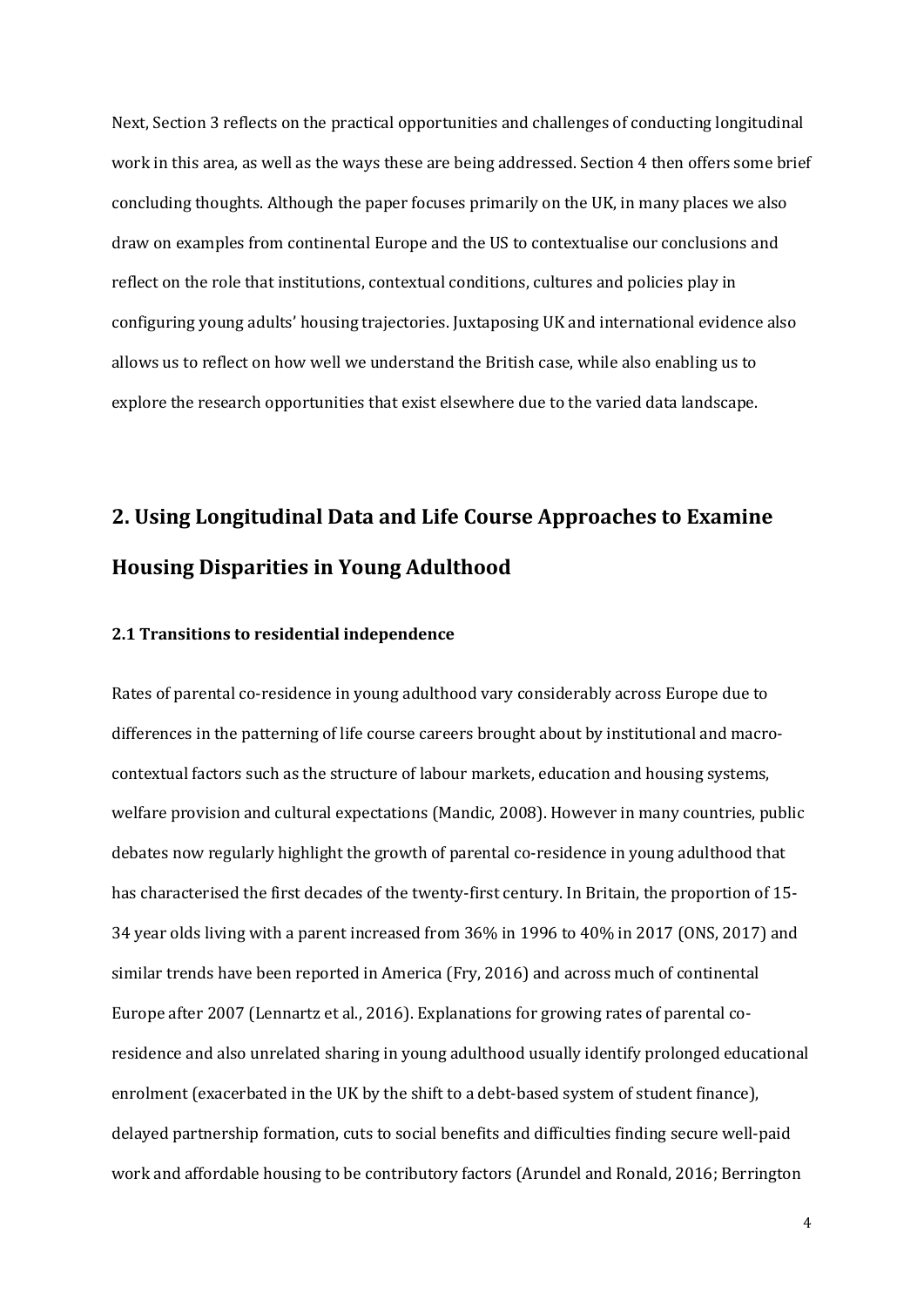et al., 2017). In this view, young people are spending longer in the parental home because coresidence provides an efficient way for parents to support their offspring to navigate the increasingly precarious transition to adulthood (Stone et al., 2011; Hill and Hirsch, 2019).

Cross-sectional data cannot, however, tell us whether increasing parental co-residence is principally the result of a later age at first leaving home, or increased rates of returning home among those who have left. For this we need longitudinal data following young adults over the life course. Recently, scholars have used nationally representative household panel surveys to model the life course dynamics of exits and returns to the parental home. These studies show that low incomes, unemployment and less advantaged jobs reduce the probability of leaving home, presumably because young people with fewer resources cannot afford to move out (Iacovou, 2010). In Britain, survey evidence suggests that age 30 represents a normative deadline for leaving home (Aassve et al., 2013) and young people found living with their parents after this age tend to be economically disadvantaged (Stone et al., 2011; Berrington et al., 2017).

Longitudinal analysis of exit dynamics has been accompanied by modelling 'boomerang' returns. Stone and colleagues (2014) applied event history models to data from the British Household Panel Survey to explore how several events — unemployment, leaving university and relationship breakdown — form 'turning points' in young people's lives that often trigger returns to the parental home. Importantly, the impact that these life events have on boomerang moves differs for young men and women. For example, young men are particularly likely to return home after relationships dissolve because they rarely have child custody and so receive minimal public benefit or social housing support to live independently (Berrington and Stone, 2014). This work demonstrates the importance of collecting rich event history data on interlinked education, employment and family careers and using these in longitudinal modelling of residential transitions.

There are also disparities in the parental co-residence patterns of young people from different ethnic groups and migration backgrounds (Stone et al., 2011). However, these ethno-racial and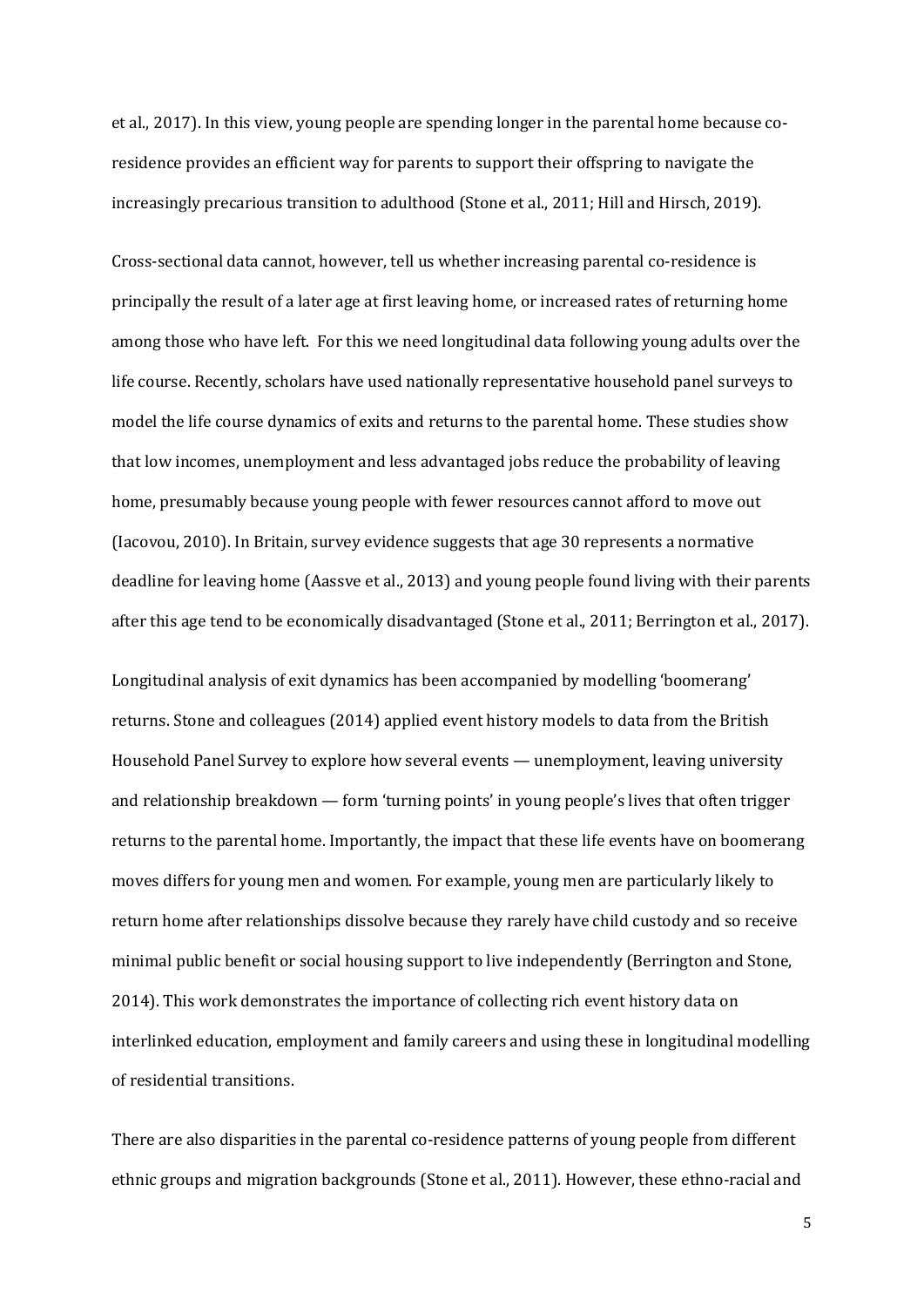migration disparities vary greatly across countries. While young Black and Hispanic Americans leave the parental home later than their White counterparts (Lei and South, 2016), Moroccan and Turkish young people in the Netherlands leave the parental home earlier than their Dutch peers (Zorlu and Mulder, 2011). Moreover, Dutch ethnic minorities are also more likely to return to the parental home, but their return is less likely to be linked to family events like partnership dissolution (Kleinepier et al., 2017). This evidence implies that ethnic disparities in the Netherlands are not solely attributable to differential exposure to life events. This area requires more research, in particular to investigate how different cultural meanings, familial bonds and support exchanges as well as ties to places may influence the housing pathways of different groups of young people.

Developing our understanding of who makes repeated exit and return moves by analysing long periods of longitudinal data is becoming increasingly critical as it becomes more common for young people to leave and return home multiple times during their twenties (Warner et al., 2017). Survey administrators also need to incorporate richer questions on inter-household flows of financial support between family members (for example payments to defray the cost of rent, bills, food and transport) as well as in-kind assistance so that analysts can explore which parents support their children's residential position with transfers rather than co-residence. The added value this can provide is illustrated by South and Lei's (2015) innovative event history analysis of the rich data on family relationships (including measures of emotional closeness and abuse histories) and financial support practices that has been collected in recent sweeps of the US Panel Study of Income Dynamics Transition to Adulthood supplement. Incorporating these types of 'softer' measures into longitudinal surveys promises to allow analysts to develop more relational perspectives on how, when and why young people may opt (not) to live with their parents at different life course junctures.

The life course framework emphasises that individuals' biographies are intertwined with other family members. Studies of leaving and returning to the parental home have focused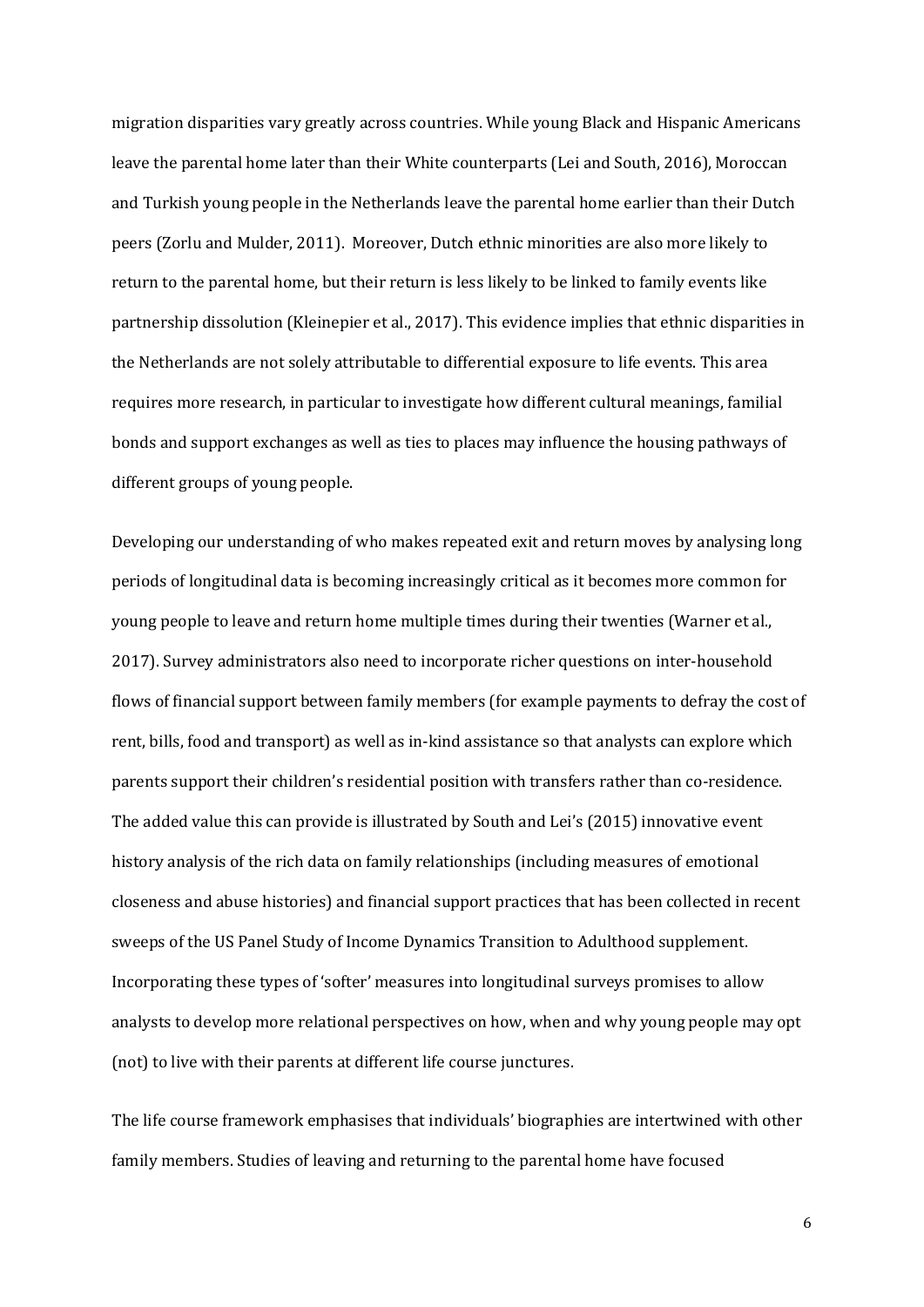particularly on exploring the extent to which the 'linked lives' of parents shape their offspring's residential behaviour. For instance, middle class UK parents frequently provide subsidised coresidence in the family home while their children search for a career job (Lewis et al., 2016). Iacovou (2010) shows that European parents may use their resources to help children leave home at an age that aligns with national norms, as she found that higher parental incomes reduce riskier early departures to partnership while promoting such exits at older ages. Furthermore, analysis of US panel data shows that children are less likely to leave home if their parents own their dwelling or have ample residential space (Mulder and Clark, 2000), perhaps because these types of 'feathered nests' provide young people with greater comfort and privacy. By contrast, Hill and Hirsch's (2019) qualitative evidence from focus groups indicate that less affluent UK parents often need their co-resident children to help pay rent, while some lack the space to accommodate returns. This means that policy decisions about *inter alia* social benefit levels and eligibility criteria, social housing allocations, rental sector regulation and housing construction standards could all impact on patterns and experiences of parental co-residence in young adulthood.

An important geographical research priority is to examine how the location of the parental home influences young peoples' dynamics of exit and return. This can be achieved by using panel survey geocodes to attach administrative data about the labour market or housing conditions of localities at a range of spatial scales. For instance, Bayrakdar and Coulter (2018) linked administrative house price data onto the UK's Understanding Society survey to show that the local price of housing has a relatively weak association with the timing of exits from the parental home. However, their findings also suggest that young people may be particularly inclined to stay living in parental homes that are located in densely populated areas, potentially because these locations offer excellent cost-effective access to jobs and educational opportunities. In particular, family homes in London and the Greater South East can enhance career development by enabling young people to take on unpaid internships and entry-level jobs in the capital that their peers from other parts of the country can only access by paying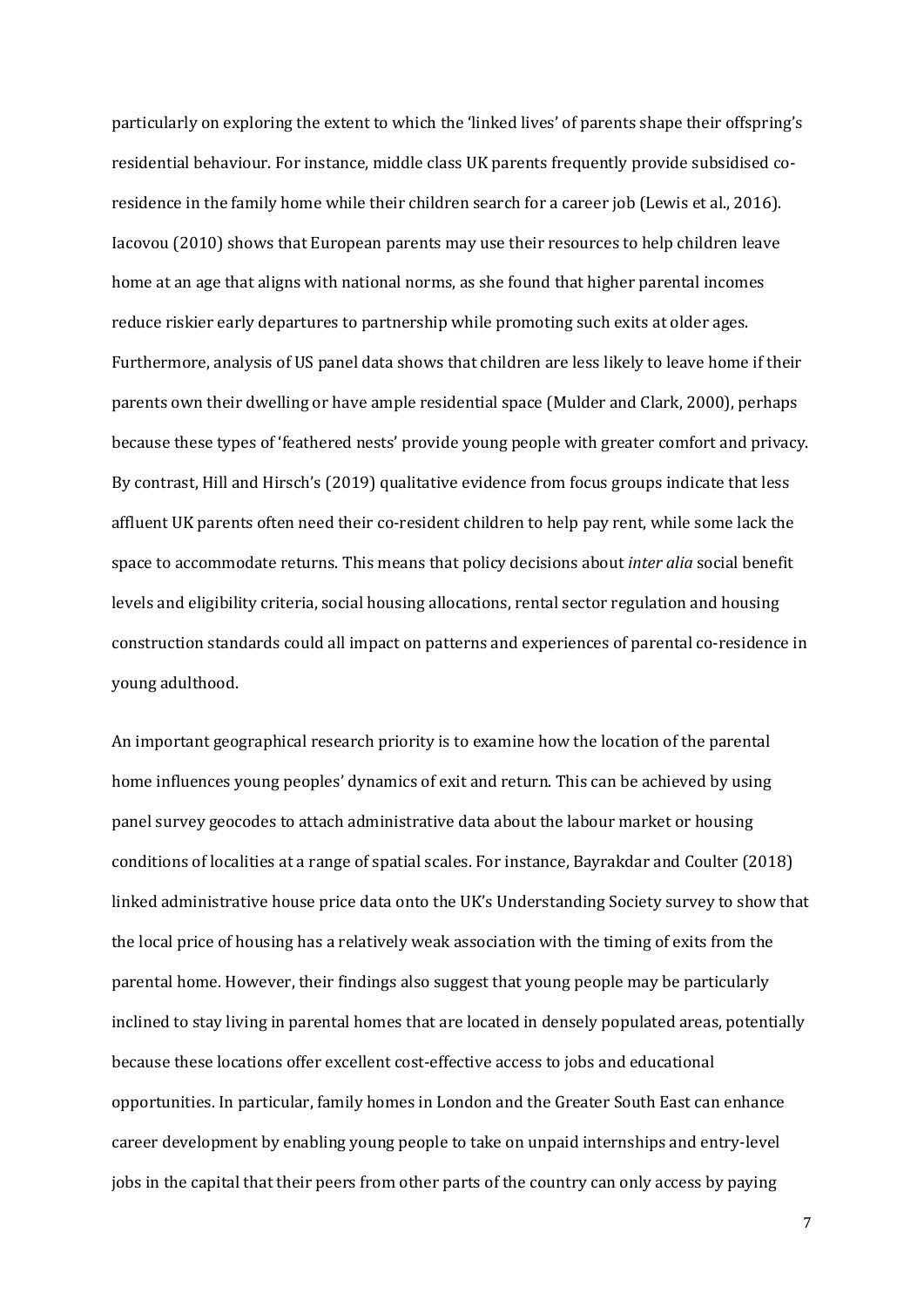market rents. Exploring how spatially unequal opportunities to use the parental home may affect patterns of social mobility remains a pressing research objective that could be tackled in Britain using massive linked census record databases such as the ONS Longitudinal Study of England and Wales. More innovatively, repurposed administrative and consumer data resources — such as the Electoral and Consumer Register assembled and linked to housing transaction records by Lansley and colleagues (2019) — could be used to model young adults' spatial mobility and housing transitions. Outside Britain, comprehensive population register databases in the Nordic countries and the Netherlands offer unparalleled opportunities for studying mobility patterns and their relation to economic variables and kinship geographies at highly granular spatial scales (e.g. Korpi et al., 2011).

Another research priority is to evaluate the ways in which policy changes can exacerbate inequality in young adults' housing transitions. The 2010-15 UK Coalition Government's sweeping cuts to housing benefits particularly targeted younger adults as ministers sought to position sharing and parental co-residence as the normative residential situations for poorer young people (Berrington et al., 2017). The most obvious example of a policy change with this motivation was the decision to raise the age below which people can only claim housing benefit to cover the cost of renting a room in a shared dwelling —the Shared Accommodation Rate from 25 to 35 in 2012. Analyses of this initiative have shown that in many places there is a dearth of affordable shared stock and unwanted 'stranger shares' often undermine privacy, safety, well-being and non-resident fathers' ability to see their children (Cole et al., 2016; Stone and Berrington, 2014; Wilkinson and Ortega-Alcazar, 2017).

Furthermore, vulnerable young people often cannot return to the parental home and insufficient benefit support can propel some into homelessness. These vulnerable groups tend not to be represented in social datasets and so it is important that longitudinal administrative data from those working with the homeless (e.g. the London Combined Homelessness And Information Network (CHAIN) database about rough sleeping — see GLA (2019)) be made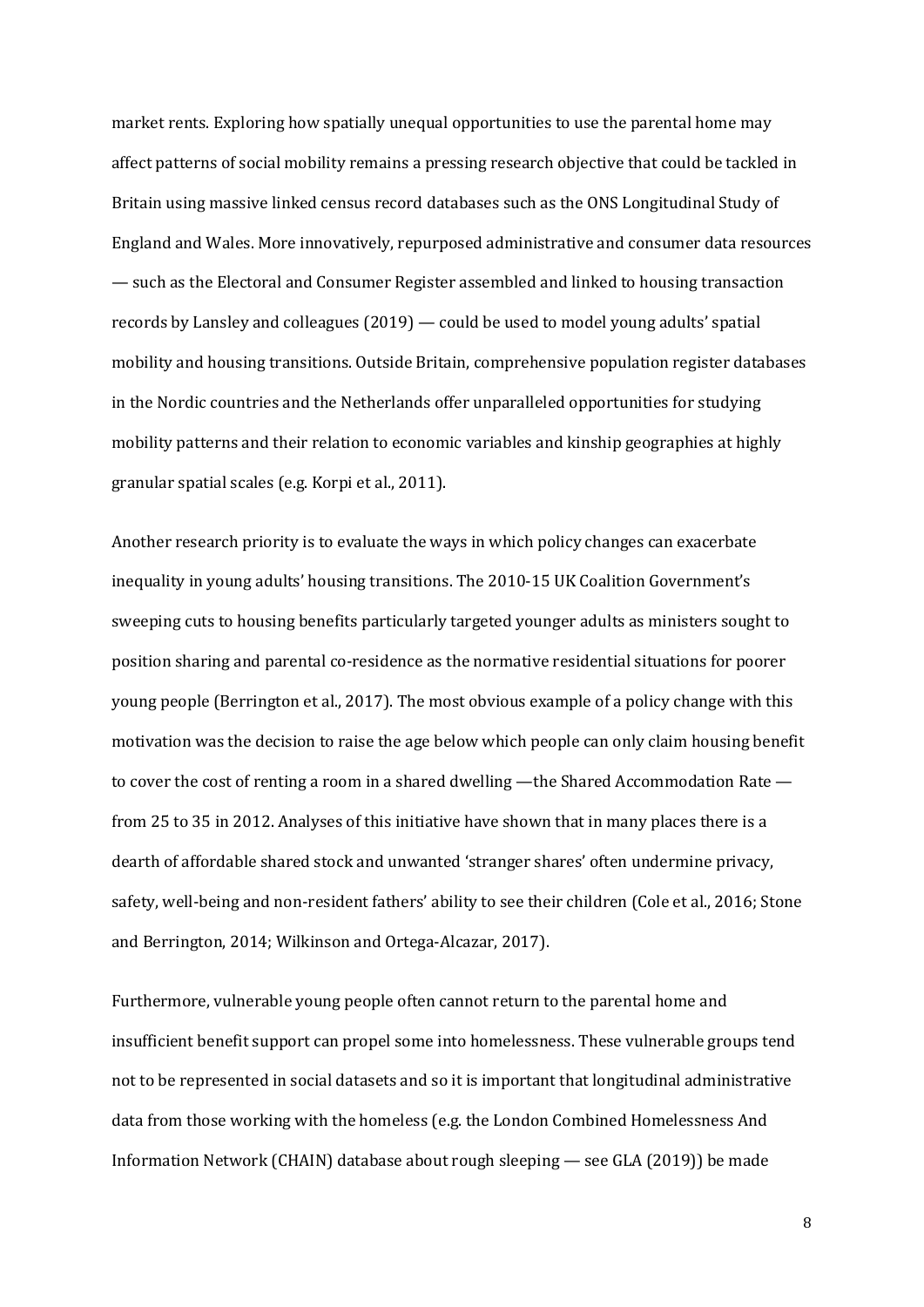available to researchers. This would allow scholars to examine the factors propelling young people into homelessness and their subsequent dynamics of homelessness. Ultimately, such work could inform efforts to improve the residential circumstances of these highly disadvantaged groups.

#### **2.2 Transitions to homeownership**

The expansion and spread of homeownership was one of Britain's defining social, political and economic trends through the late twentieth century. It is therefore unsurprising that policymakers have been alarmed by recent falls in the rate of owner-occupation from 71% of English households in 2003 to 63% in 2016-17 (MHCLG, 2018a). Much of this decline can be attributed to reduced transitions into mortgaged homeownership by younger cohorts constrained by low incomes, less stable life courses and problems of housing affordability (Andrew, 2012). Similar patterns of deteriorating access have been observed in the United States, Australia and other European countries (Clark, 2019; Lennartz et al., 2016)

Thus far, the main policy response has been the UK Government's collection of Help to Buy schemes designed to assist young people to overcome the deposit barriers that impede access to mortgages (Ronald et al., 2015). While tens of thousands of English first time buyers have benefited from Help to Buy mortgage guarantees and equity loans since 2013 (HM Treasury, 2017; MHCLG, 2018b), there is much debate about the efficacy and social equity of the multibillion pound scheme. Part of this debate revolves around whether recent cohorts of young adults will eventually 'catch up' with the higher homeownership rates of their predecessors as they age (Green, 2017; Resolution Foundation, 2018).

One problem with our understanding of young Britons' tenure trends is that the prevailing reliance on Generation Rent narratives perpetuates an Anglocentric view of homeownership as the preferred and natural majority tenure (Preece et al., 2020). This ignores alternative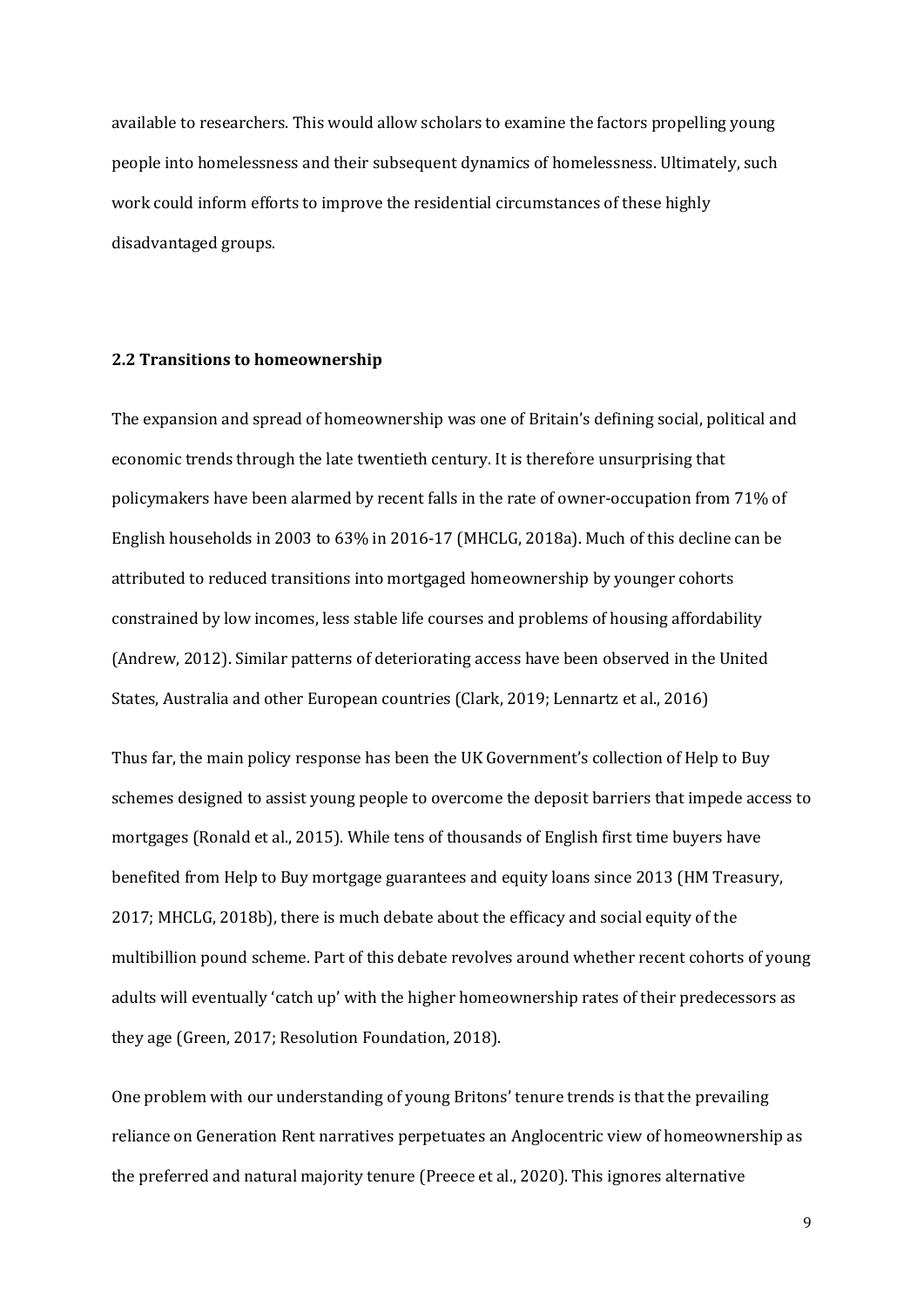approaches and channels debate towards how to improve access to ownership at the expense of discussing other housing policies. These include the provision of more social housing and ways to more equitably tax housing wealth and capital gains made from land and property price movements (Dorling, 2014; Murphy, 2018). Although the Westminster government has recently started to shift housing policy away from mostly promoting homeownership, the UK's devolved administrations in Scotland and Wales have long been taking a more diverse approach; for example by terminating Right to Buy, investing in social housing and reforming private renting laws (McKee et al., 2017b; Moore, 2017).

The view that homeownership is the preferred, natural housing destination for most people is rooted in traditional *housing careers* approaches and it requires further examination. Traditional housing careers frameworks regarded housing experiences as a linear upward progression, ignoring diversity in the preferences and meanings that people attach to housing (Clapham, 2002). However, more recently researchers have recognised the role of the complex meanings people attach to housing and their preferences and life-style choices (Preece et al., 2020). A culture of homeownership appears to be a given in UK housing debates, but in fact some European countries such as Germany have a long tradition of private renting over the lifecourse (Scanlon et al., 2014). It is thus important to recognise the differences in the attitudes and meanings of housing across different institutional contexts, as well as across individuals from different social groups.

Another issue with the current debate is that conceptual fuzziness of the Generation Rent concept makes it difficult to agree on how different generations should be distinguished. Mannheim's classic thesis that generations are defined by the shared ideologies, attitudes and beliefs that emerge from their historically anchored formative experiences is much less amenable to measurement than the related demographic concept of birth cohorts (Scott, 2000). There is currently little agreement about whether the housing difficulties of contemporary young adults represent the 'one-off' cohort effect posited by David Willetts in *The Pinch* (2011),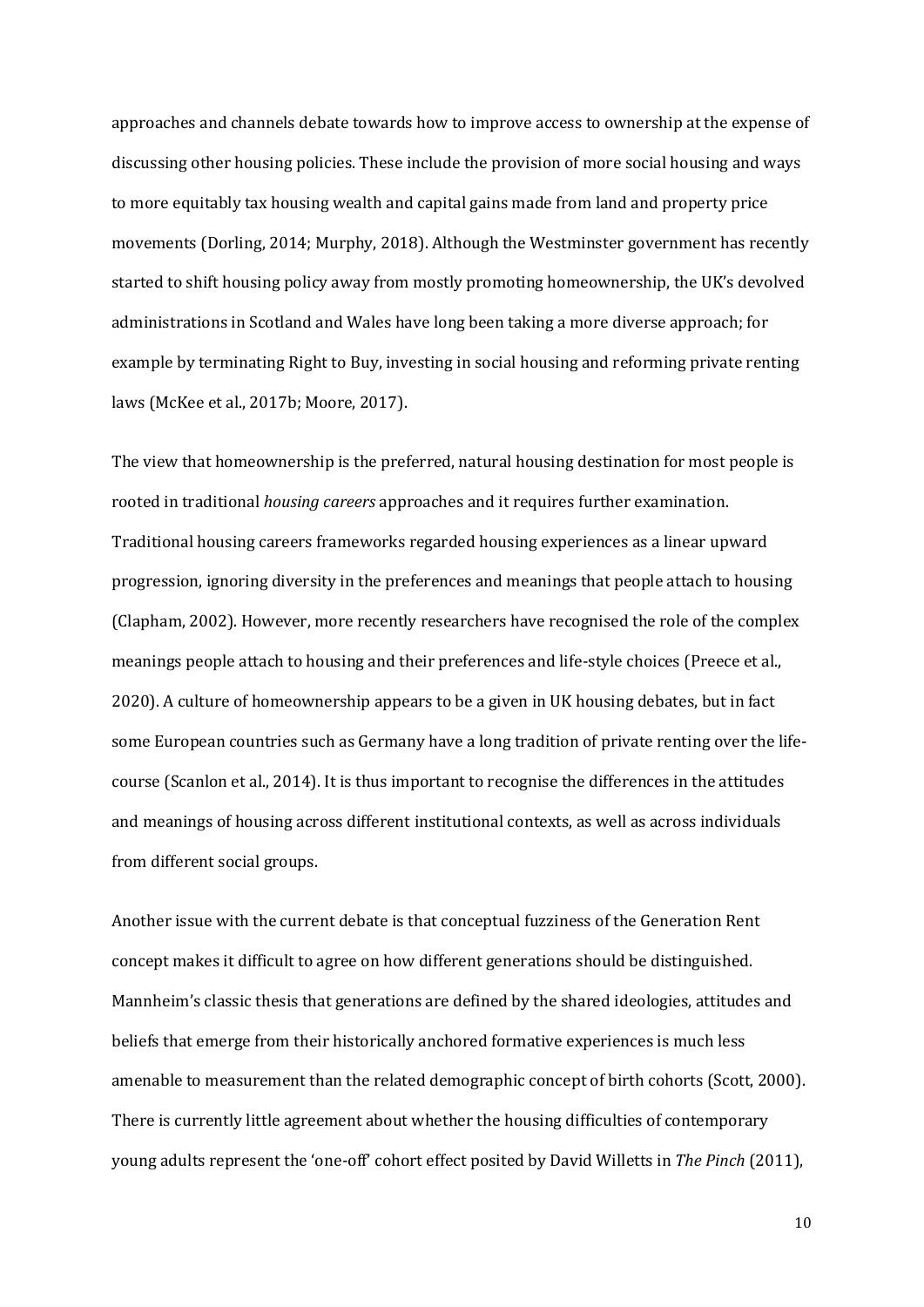or whether they represent a leading edge on a new structural dynamic of progressively accelerating intergenerational inequality (Green, 2017). Assessing the merits of these perspectives will require using long periods of longitudinal data —perhaps collated from the UK's long-running birth cohort studies (CLOSER, 2019) — to compare the housing trajectories of different cohorts as their life courses unfold.

Perhaps the most important shortcoming of the Generation Rent debate is that it ignores how intra-generational housing disparities between young people are deepening at the same time as inequalities between cohorts (McKee, 2012). As a response to this, researchers are increasingly using life course perspectives and longitudinal data to examine how the aggregate decline of young adult homeownership is being accompanied by growing tenure disparities between young people. Given that many governments profess a commitment to social mobility, much of this work assesses whether young adults' housing careers are shaped by the intergenerationally 'linked lives' of their parents. This involves using longitudinal datasets to model how parental background measures like educational attainments, social class and tenure are associated with young adults' subsequent patterns of transition into homeownership (Bayrakdar et al., 2019). For instance, Mulder and colleagues (2015) showed that in many European countries children are *ceteris paribus* more prone to enter homeownership if their parents own rather than rent their dwelling. Sequentially adding time-varying individual variables to these types of event history models of homeownership transitions has allowed researchers to evaluate whether parental effects primarily operate indirectly through intergenerational transmissions of socioeconomic status (Coulter, 2018).

The long-running nature of some longitudinal studies has allowed researchers to compare parental background effects across cohorts. In Britain, Green (2017) used twenty years of harmonised panel data to argue that the positive effect that parental socio-economic advantage confers on child homeownership has increased over time. Similarly, Coulter's (2018) analysis of the ONS Longitudinal Study indicates that over time the children of renters have become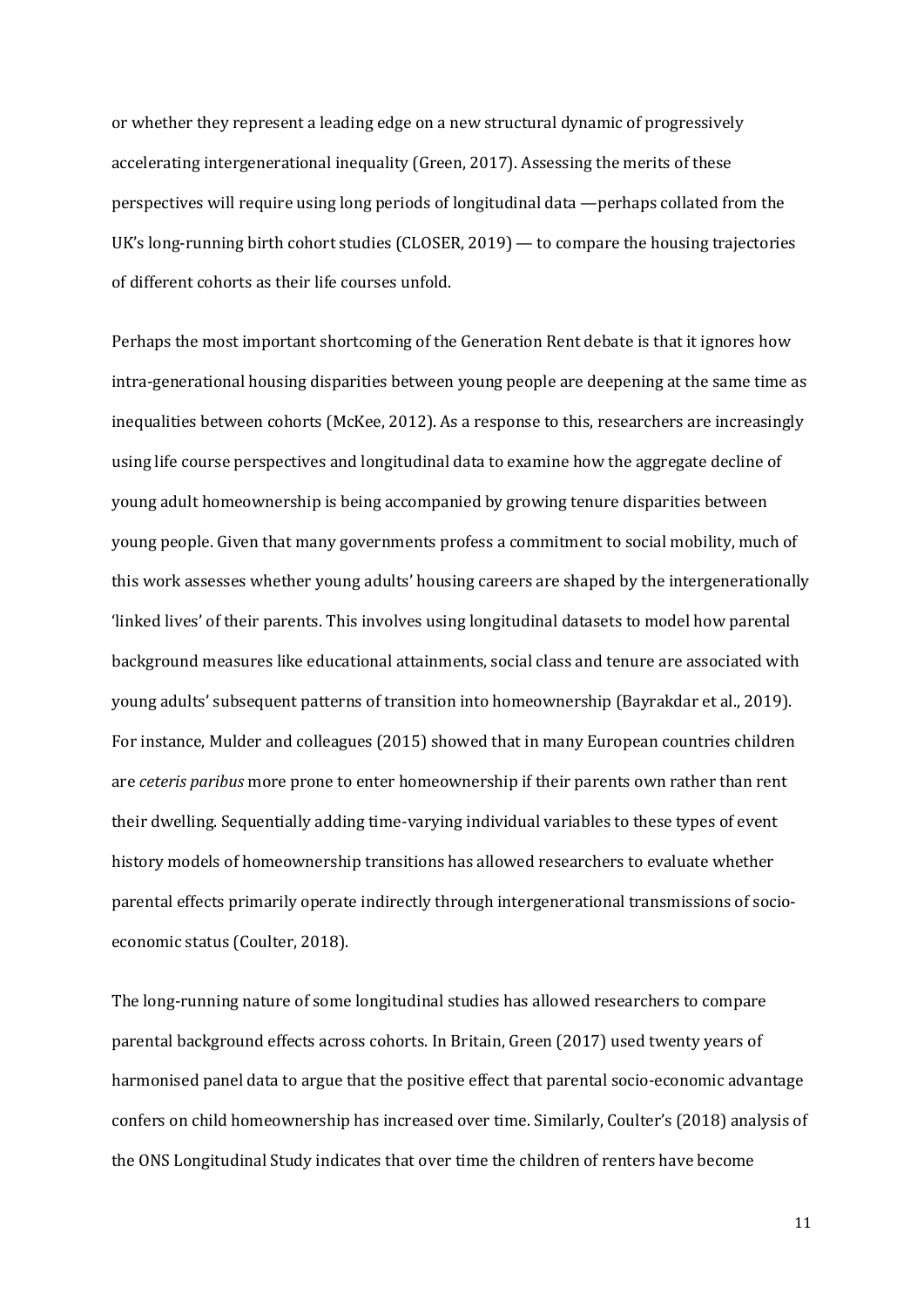increasingly likely to rent privately into their early thirties. Enriching this dataset with information on local house prices indicated that parental socio-economic advantage is a particularly potent predictor of child homeownership in places where house prices are higher (Coulter, 2017). This latter study provides one of the first attempts to test whether intergenerationally 'linked lives' have geographically varied importance for young people's housing careers at the subnational level. In future, longitudinal research could productively harness resources such as the large Understanding Society survey or linked census datasets from the ONS Longitudinal Study of England and Wales, Scottish Longitudinal Study and Northern Ireland Longitudinal Study to compare young adults' housing career trajectories across the UK's devolved administrations.

Another strand of work focuses on the mechanisms by which parents shape their children's housing experiences. Quantitative specialists have exploited the unusually rich data gathered by some surveys to evaluate how strongly parental monetary gifts or practices of tenure socialization boost the probability that their children subsequently enter homeownership in different national contexts (Lersch and Luijkx, 2015; Mulder and Smits, 2013). In Britain, the growing evidence that parental background plays a significant role is perhaps unsurprising given estimates that parents provided £5.7bn to lubricate 27% of all UK housing transactions in 2018 (Legal and General, 2018). Meanwhile, qualitative interviewing has revealed how parents and children living in different societies negotiate and interpret intergenerational homeownership support practices, as well as their often ambivalent implications for family relationships (Druta and Ronald, 2017; Manzo et al., 2018). Unfortunately, much of this literature focuses mostly on the strategies of relatively affluent middle class families and less is known about intergenerational housing support exchanges among less advantaged populations for whom homeownership may be out of reach (Dewilde et al., 2018). This is an important area for further work.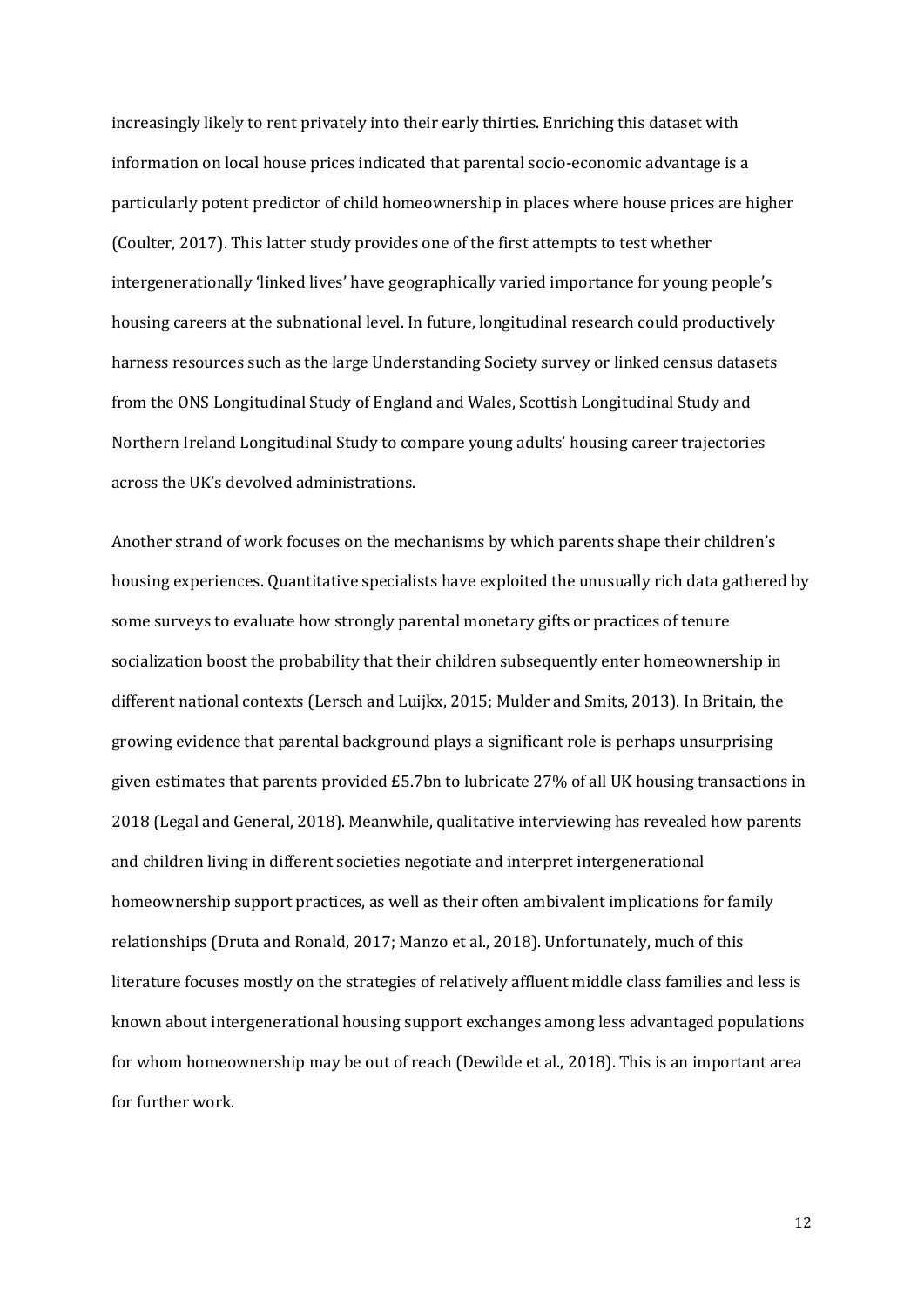At present, little is known about how uneven patterns of parental support could cause the housing fortunes of more advantaged young people to diverge from their less fortunate peers over the life course. If children from affluent families have greater access to housing support, this could buffer them against experiencing short-term housing problems (for example living in poor quality rented accommodation) and also provide long-term wealth benefits by enabling early access to owner-occupation (Christophers, 2018). This cascading of cumulative advantage down the generations through the housing system could become particularly important as younger cohorts age and potentially need to use private assets to offset increasingly meagre pensions, as well as the growing costs of later life care (Ronald, 2018).

## **3. Challenges and Opportunities in Using Longitudinal Data**

Section 2 described some key benefits of using longitudinal data for housing analysis. These include the ability to more accurately identify the temporal ordering of effects; the relationship between earlier events, attitudes and expectations on later outcomes; and, where data allow, the role of extended kin in facilitating or constraining housing trajectories.

However, several issues mean that the analysis of longitudinal surveys is no simple matter. The first is the attrition of participants. Attrition is problematic for two reasons: firstly, it reduces the sample size for analysis, resulting in less precise inference and an inability to apply methods (such as multichannel sequence analysis) which require a long balanced panel of constant responses (Spallek et al., 2014). Secondly, individuals who drop out often differ systematically from those followed up and this differential attrition means that the fully observed longitudinal sample may, over time, become less representative of the target population.

In high income settings, attrition rates vary cross-nationally, being somewhat higher in the UK than many other countries (Jenkins and van Kerm, 2017). Attrition also tends to be greatest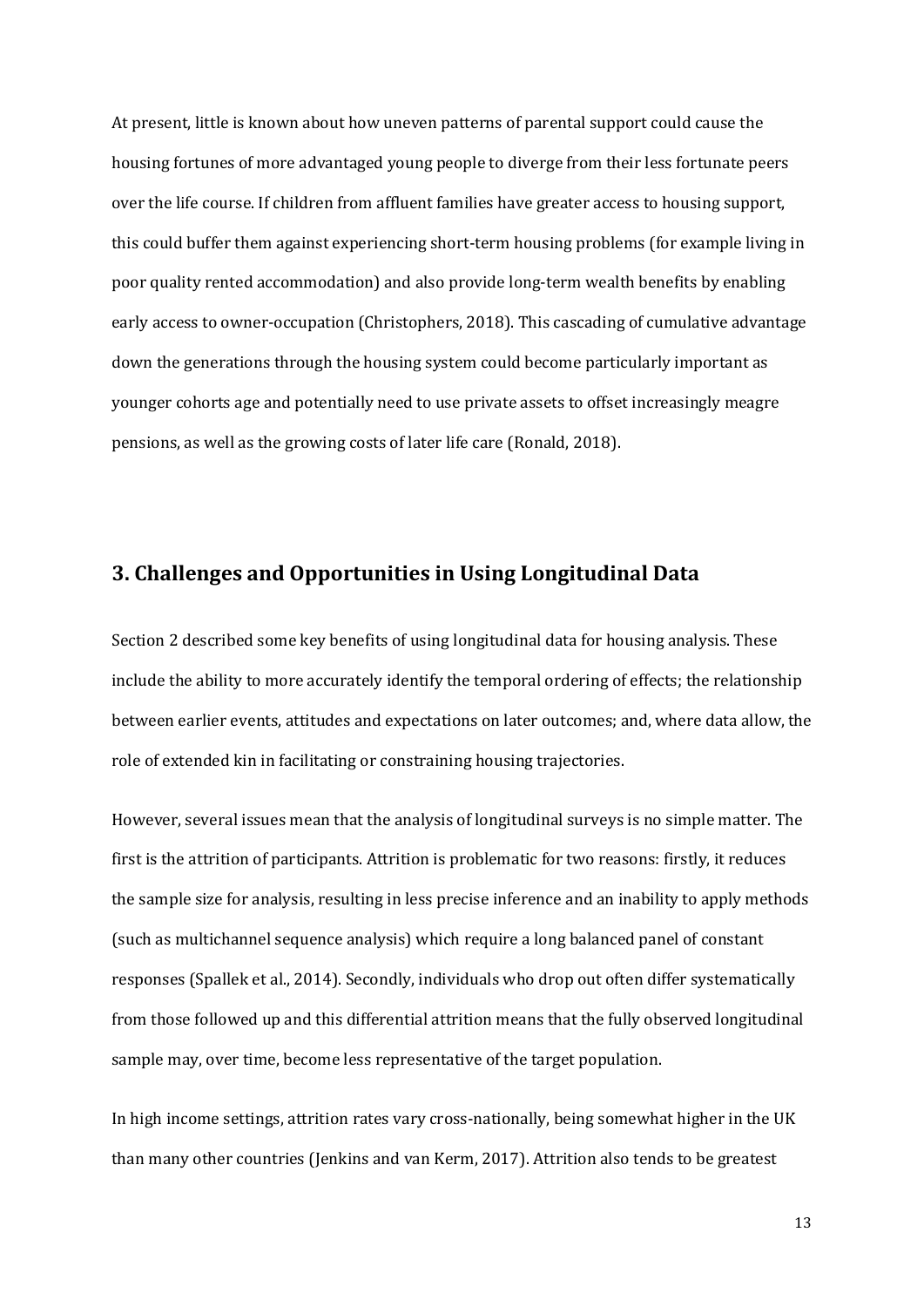among young men, renters, those who are more geographically mobile, minorities and those who are more socio-economically disadvantaged (Lynn and Borkowska, 2018; Jenkins and van Kerm, 2017). This selectivity can lead to biased estimates, although the extent to which attrition bias seriously affects substantive findings is debated. Whilst some authors report benign effects (Bayrakdar and Coulter, 2018; Stone et al., 2014; Watson, 2003), others more cautiously suggest that attrition bias can have substantial impacts (Jenkins and van Kerm, 2017). Given that response rates in social surveys tend to be reducing over time, the potential for attrition bias is becoming stronger. For example, whilst 78% of the British Household Panel Study sample were still participating after six years (1991-1997), the equivalent percentage for the main sample of the Understanding Society survey (2009/10-2015/16) was 52% (Lynn and Borkowska, 2018). If attrition can be predicted by observed characteristics in previous waves (benchmarked against census or representative administrative data) then weighting strategies can be applied to ensure that the sample characteristics remain representative (Little and Rubin, 2019; Seaman and White, 2013). However, if those who remain in the sample differ systematically on unobserved characteristics, and these unobserved characteristics are associated with the outcome of interest, then biases can creep in.

Housing researchers need to be particularly aware of the possibility that attrition is associated with residential mobility. The continually tracked sample will therefore likely over-represent those in more stable residential situations, such as owner-occupation. It is particularly difficult to follow up young adults since residential mobility (e.g. upon leaving home) is associated with drop out (Bayrakdar and Coulter, 2018). One strategy, successfully employed by Stone et al. (2014), was to use a selection model to jointly model the probability of remaining in the sample and the probability for the outcome of interest (in this case returning to the parental home). Such an approach requires the use of instrumental variables, which for longitudinal surveys could come from the paradata concerning contact and interview details from previous waves. Alternatively, one way of minimising attrition bias is to draw on administratively-linked population data, either from the population registers maintained in parts of continental Europe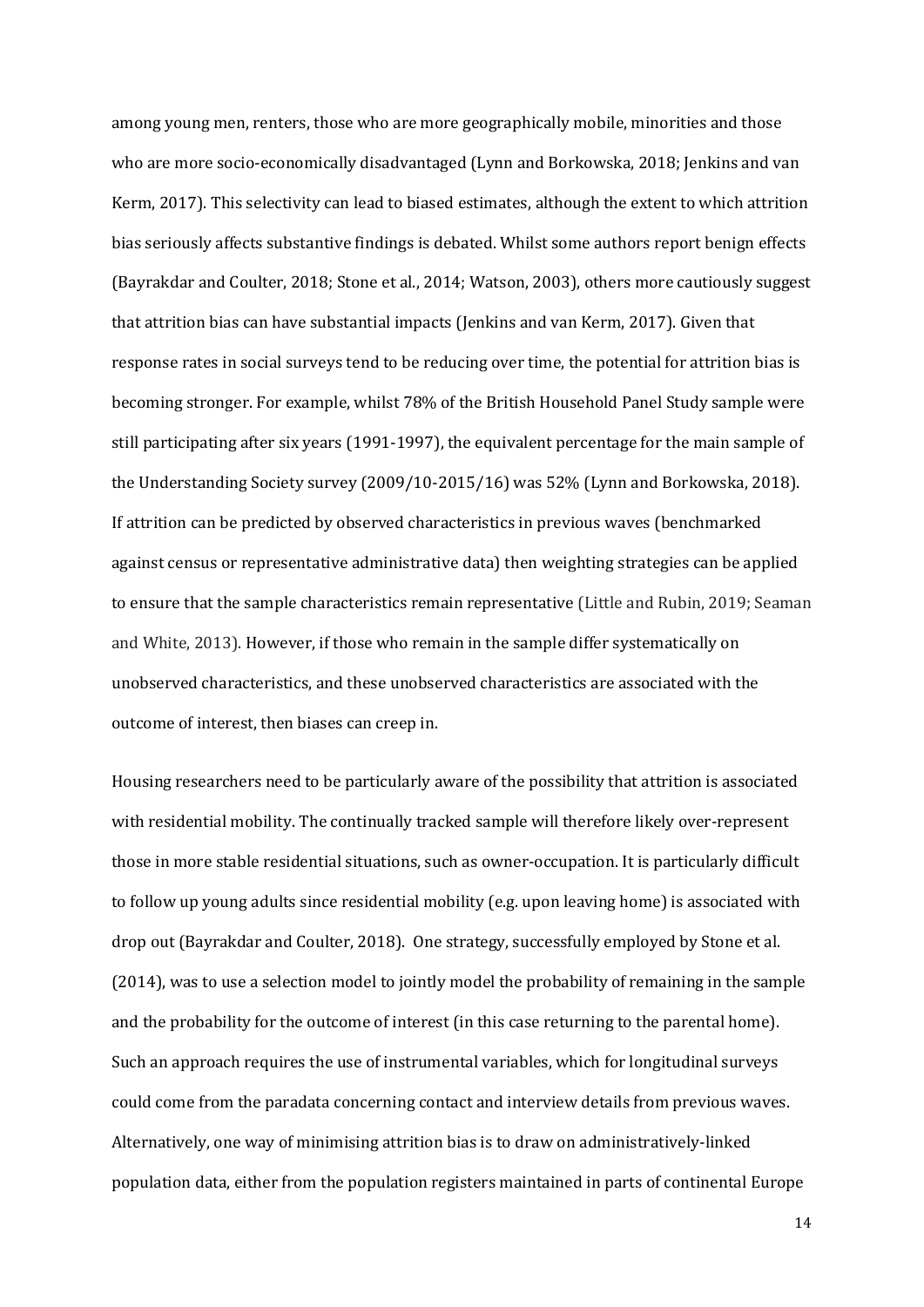(Jalovaara and Kulu, 2019; Kleinepier et al., 2017) or from a census-linked longitudinal study like the ONS Longitudinal Study (Coulter, 2018). These resources provide the very large samples to support sub-group and fine-grained geographical analyses, and often are available over a considerable number of decades, allowing researchers to study the inter-generational transmission of housing characteristics. However, administrative data tend not to include measures of attitudes, expectations, relationship quality or intergenerational flows of resources and support.

Longitudinal surveys which are geo-coded can be augmented with auxiliary data to study how subnational contextual factors (such as housing market characteristics or unemployment rates) shape housing trajectories. For example in Britain, Ermisch (1999) found that higher regional house prices reduced departures from the parental home, especially to form partnerships. Using housing prices at the more fine-grained Local Authority District level, Bayrakdar and Coulter (2018) show that the likelihood of leaving the parental home is slightly reduced in more costly areas, especially for partnership formation and non-student exits. However LADs are administrative entities and may not represent local housing markets, which could be either smaller (for example if individuals are constrained by needing to live within a particular school catchment) or larger (for example the Greater South East commuter region).

Unfortunately, the choice of geographical scale is more frequently driven by data availability than by theory and a sensitivity to the potential impacts of the Modifiable Areal Unit Problem (MAUP). Auxiliary information, such as house price or rental index data, are often only available at a small number of relatively coarse geographical scales which often reflect administrative boundaries rather than functional spatial zones such as Travel To Work Areas. Inconsistencies in measurement or temporal gaps in datasets, as well as spatial boundary changes, are a particular headache for longitudinal analysts requiring consistent time-series of external data.

Where external data are consistently available at finer geographical scales, small survey sample sizes and statistical disclosure restrictions often bedevil analysis. These issues can be overcome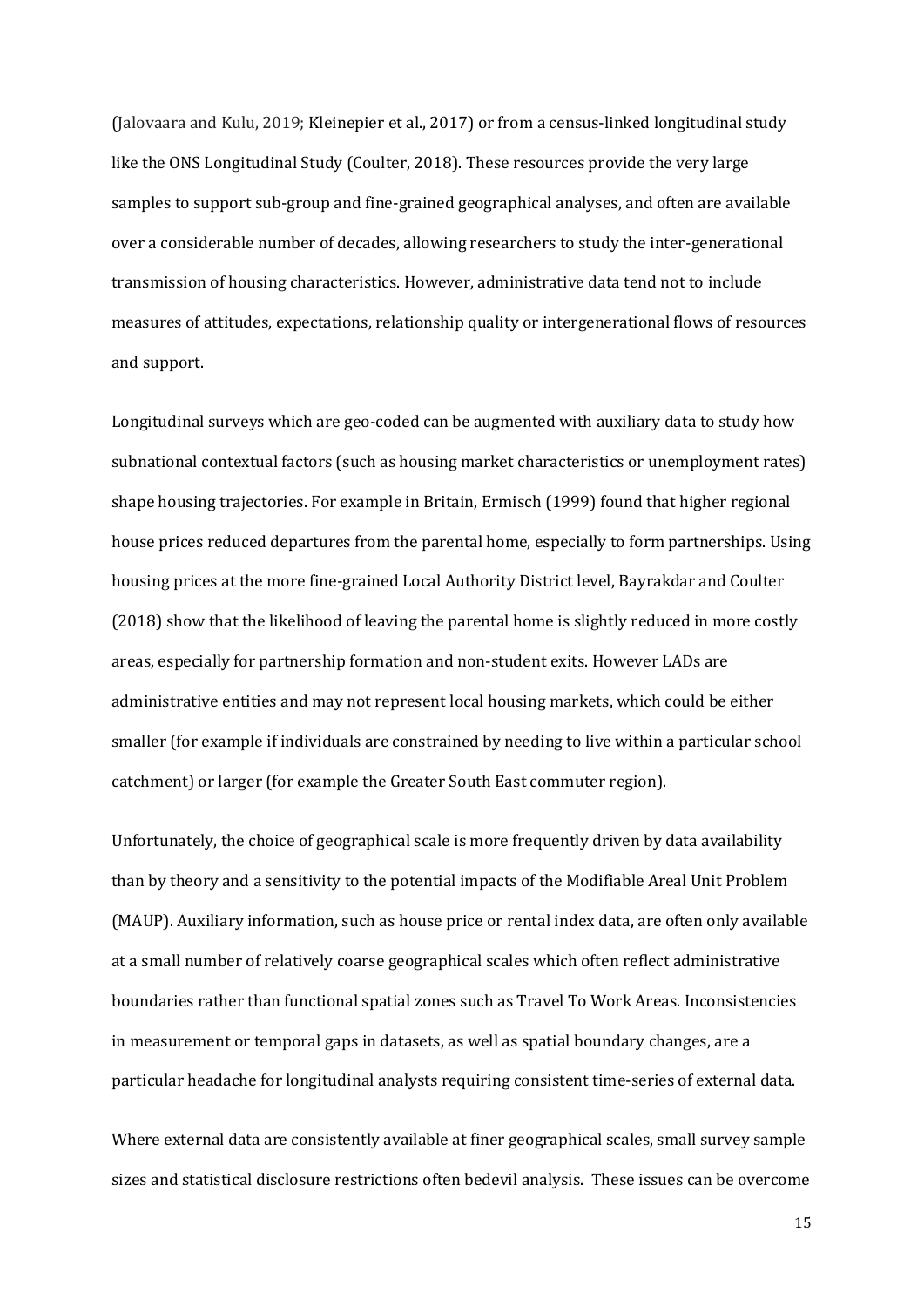to some extent by using the safe research environments and secure remote access opportunities provided by statistical offices and data archives. Working in these environments with precise survey geo-codes (sometimes at coordinate level) could enable analysts to attach spatially referenced new forms of contextual data at customisable geographical scales, for example by using raw Land Registry housing transaction records or local area rental statistics from companies like Zoopla to create housing market indicators at multiple bespoke scales. As the technical challenges of doing this are considerable, collaboration with Big Data specialists may be required. Alternatively, linking survey data to fine-grained geodemographic area profiles such as the UK's 2011 census Output Area Classification or commercial equivalents like ACORN may provide opportunities to explore how housing trajectories vary across socially differentiated types of places.

There are also barriers to conducting cross-nationally comparative analysis of young adults' housing trajectories. A key issue is that representative data are not always available or comparable. Only a relatively small number ofs countries have large, long-running household panel surveys such as Understanding Society — these include the US Panel Study of Income Dynamics (University of Michigan, 2019); German Socio-Economic Panel (Schupp, 2019); Swiss Panel Survey (Voorpostel et al., 2018) and Household, Income and Labour Dynamics in Australia (HILDA) Survey (Summerfield et al., 2019). While these have been harmonised to some extent into the Cross-National Equivalence File (CNEF), this data has not been extensively used and most comparative work has focused on comparisons of BHPS (UK) and SOEP (Germany). For example, Lersch and Vidal (2014) investigated the impact of separation on home ownership and found that the housing market context allows ex-partners in Britain to maintain relatively high levels of ownership after a separation, while ownership rates fall dramatically in Germany. Similarly, Bayrakdar et al (2019) compared entry to first-time homeownership in Germany and the UK to explore the effects of socioeconomic background and family life course events.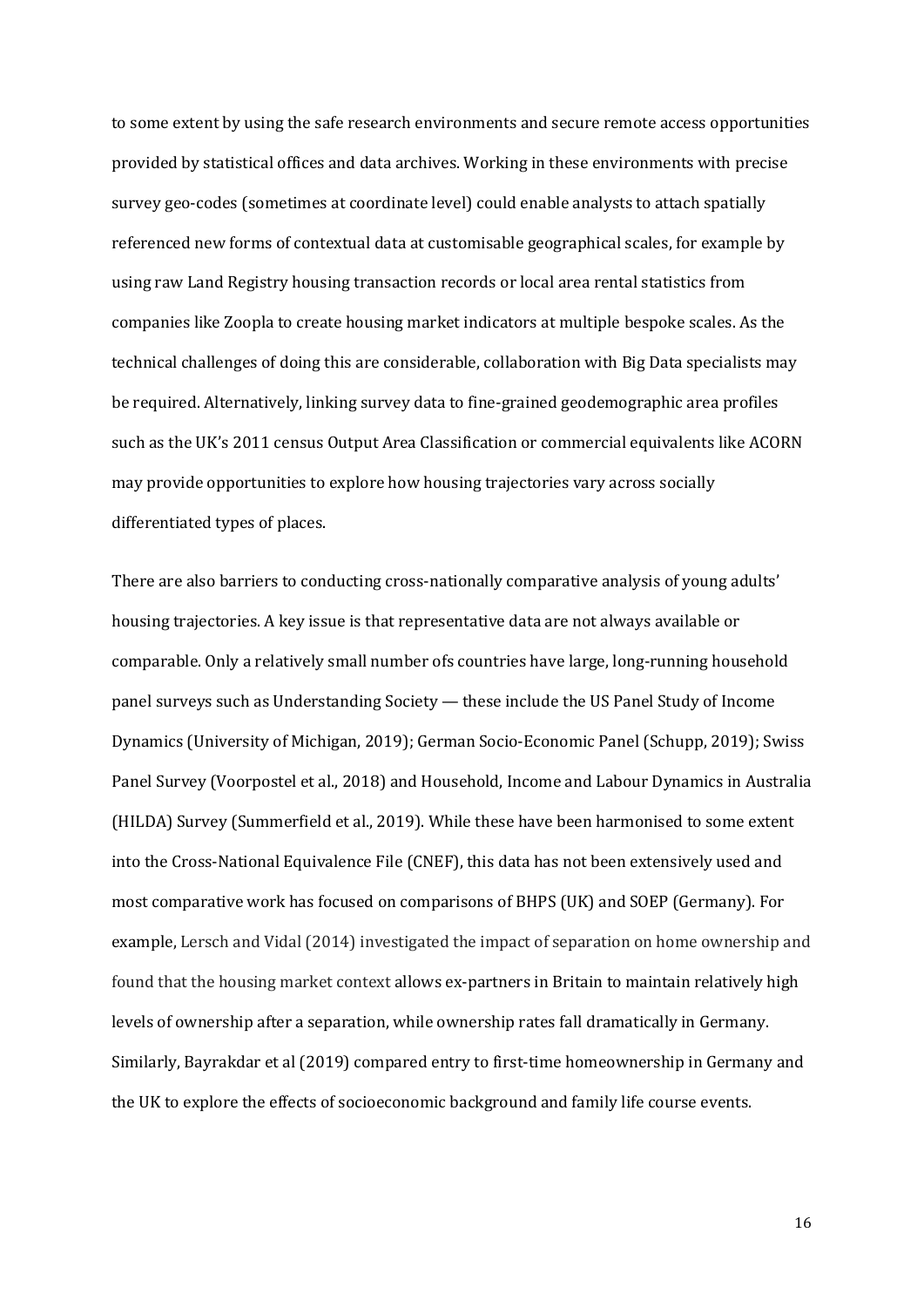Both the BHPS and SOEP provided information for their respective countries to the European Community Household Panel (ECHP) which ran from 1994 to 2001 (Eurostat, 2019a). This cross-national project only covered a selection of (western) European countries but provided an important opportunity to study the determinants of leaving home (Iacovou, 2010; Aassve et al., 2002) and other housing transitions (Dewilde, 2008). More recently, cross-national longitudinal data have become available via the European Union Statistics on Income and Living Conditions (EU-SILC) (Eurostat, 2019b). The strengths and limitations of the ECHP and EU-SILC for housing studies has been reviewed by Dewilde (2015), who concludes that they can provide unique understanding of interactions between micro-level individual factors and macro-factors such as welfare states, housing systems and labour market contexts. For example, Lersch and Dewilde (2015) used EU-SILC data to demonstrate how institutional contexts moderate the impact of economic insecurity on access to home ownership, while Arundel and Ronald (2016) used the same dataset to compare dynamics of returns to the parental home across Europe.

Recently researchers have highlighted how qualitative studies offer insights into the psychological and biographical dimension of housing life course careers. Most often crosssectional interviews have been used to collect retrospective biographical information in order to reconstruct housing histories and reflect on the role of institutional, family and individual life course factors in shaping transitions. For example, Aeby and Heath (2019) illuminate the interdependencies between different life course domains, focusing on the (often transitional) housing arrangements that are made following the breakdown of a co-residential partnership.

Intergenerational support for young adults' housing transitions has been a frequent focus of qualitative studies relating to housing transitions. Health and Calvert (2013) found in their interviews with young UK adults that the majority had received some material or financial support from their parent(s). However, their interviews also highlighted that this support "came at a price, often expressed in terms of a feeling of unease, fuelled by awareness that their independence and autonomy as young adults had been compromised by their ongoing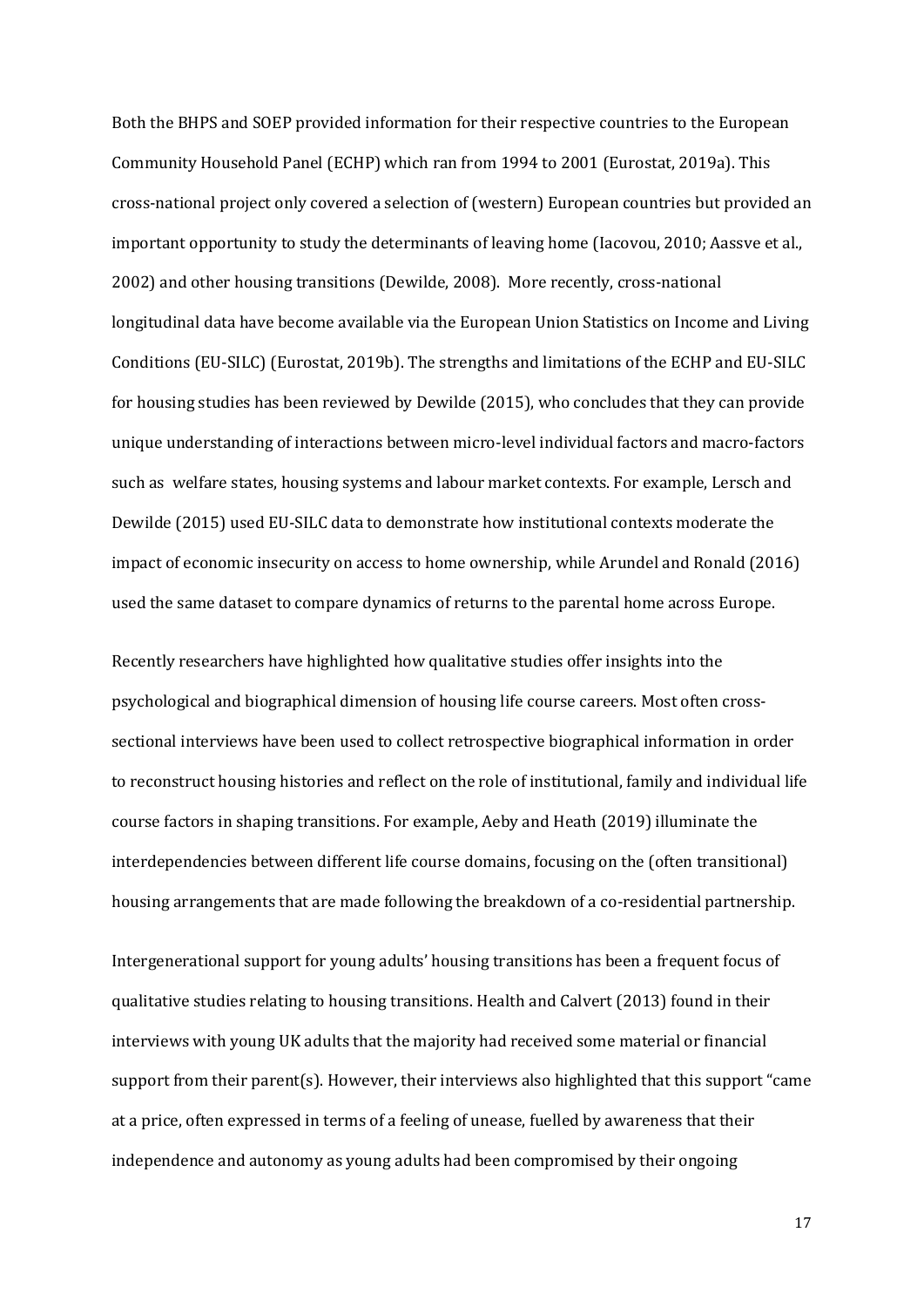dependency" (Heath and Calvert, p. 1131). Druta et al. (2019) used a two-generational design to elicit reflections from both the young adult (currently living independently from the parental home) and their parents on expectations surrounding and negotiations connected to the period of transitioning toward independent living. Although relatively rare, qualitative longitudinal datasets such as the 'Inventing Adulthoods' study (Henderson et al., 2006) and the 'Timescapes' study (Neale et al. 2012) provide unique opportunities for participants to re-evaluate and recount their lived experiences through time as the studies progress. Integrating a greater focus on housing into prospective longitudinal qualitative studies could help chart how family interdependencies, exchanges and 'moral economies' change over the life course in response to the shifting needs of different generations (Hoolachan and McKee, 2019).

# **4. Conclusions**

Enhanced difficulties entering and navigating the housing system have become a hallmark of young adults' increasingly de-standardized lives across the Global North. In many countries, trends towards prolonged parental co-residence, reduced rates of home purchase, an increased reliance on private renting and the expansion of unrelated sharing have become the subject of public debates. These discussions typically frame young adults' housing problems as one facet of a deepening intergenerational crisis that is helping to pull apart contemporary societies.

In this paper, we sought to showcase how researchers working in the UK and beyond are using longitudinal datasets to apply life course principles in order to better understand a range of housing inequalities in young adulthood. For example, studies of 'turning point' events show how the interconnection between young adults' life course careers means that uneven exposure to economic adversity (for example the risk of unemployment or job insecurity) creates inequalities in which young people experience particular types of housing transition (Stone et al., 2014). Examining these interlinkages across multiple parallel life course careers requires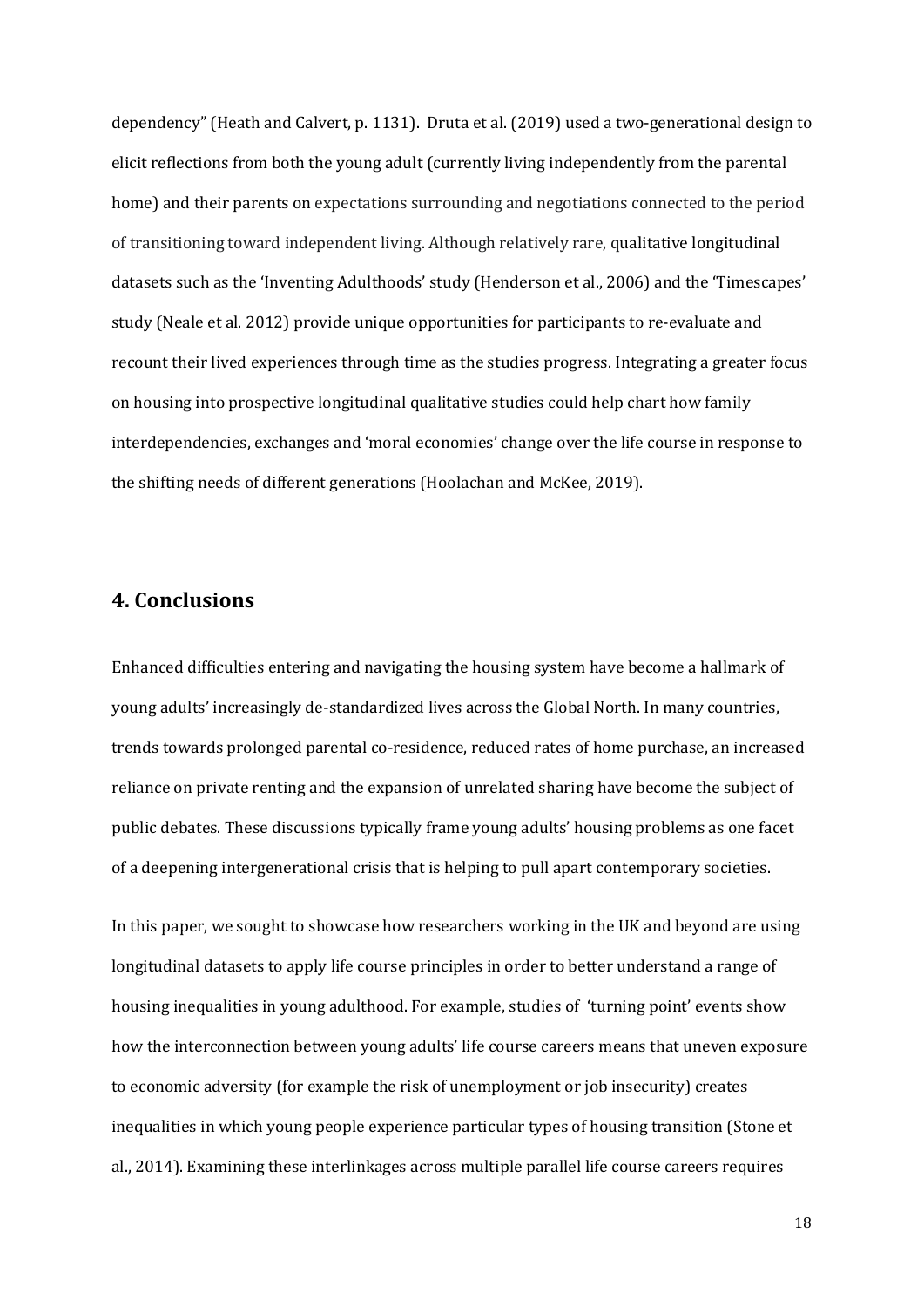rich panel data, sensitivity to potential attrition biases and the application of sophisticated methods such as multichannel sequence analysis (Spallek et al., 2014), event history models and multilevel analysis (Kulu and Steele, 2013). Longitudinal research also shows how intergenerationally linked lives shape young people's home leaving behaviour and access to homeownership in ways that could have long-term implications for disparities in health, family formation behaviour and prosperity. These patterns unfold in different ways in different times and places as the opportunities and constraints young people face — as well as their tenure and life-style preferences, expectations, aspirations and decisions — are shaped by institutions, government policies and contextual conditions (Preece et al., 2020).

Geographers are particularly well placed to ensure that housing research makes optimal and rigorous use of the increasingly fine-grained georeferenced nature of most longitudinal datasets. For example, geographical expertise concerning appropriate spatial scales and ecological measures may be particularly valuable for projects looking to link administrative or commercial data on housing market conditions, local labour markets or the multifaceted characteristics of neighbourhoods onto longitudinal datasets. Collaboration with Big Data specialists and colleagues in other social sciences will be useful here, especially when working with repurposed commercial datasets or the massive population registers maintained by some continental European countries. Going forward, geographers could therefore usefully incorporate longitudinal data resources more fully into their research and teaching curricula as is common practice in cognate disciplines such as demography, economics, political science and sociology. This will help to erect a pluralistic 'big tent' model of quantitative geography that can critically deploy a range of tools to robustly analyse, understand and challenge inequalities within contemporary society.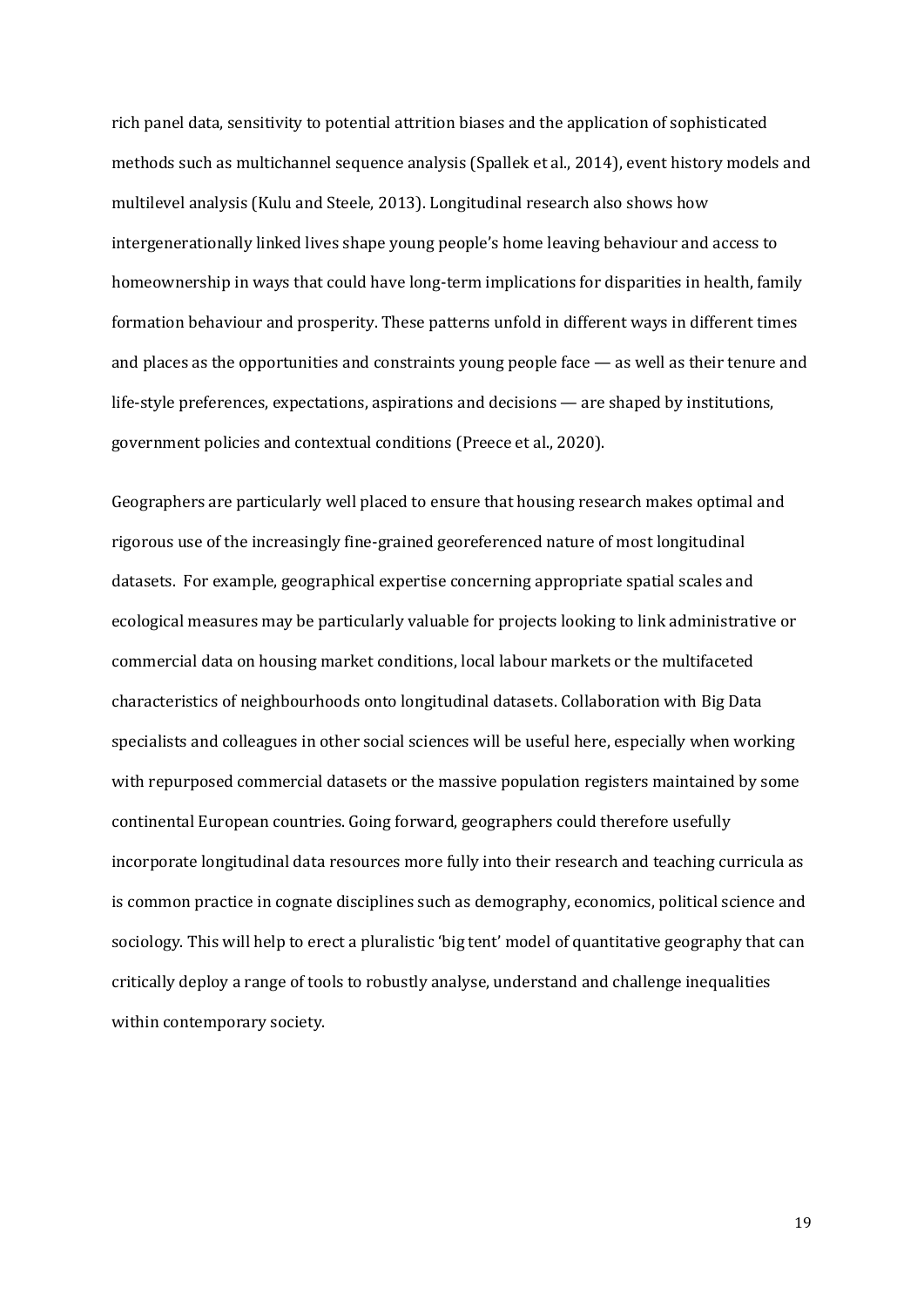# **5. References**

Aassve, A., Billari, F., Mazzuco, S., & Ongaro, F., (2002), Leaving home: a comparative analysis of ECHP data. *Journal of European Social Policy, 12*(4)*,* 259–275. doi:10.1177/a028430.

Aassve, A., Arpino, B., & Billari, F. C. (2013). Age norms on leaving home: Multilevel evidence from the European Social Survey. *Environment and Planning A*, *45*(2), 383–401. doi:10.1068/a4563.

Aeby, G., & Heath, S. (2019). Post break-up housing pathways of young adults in England in light of family and friendship-based support. *Journal of Youth Studies*. doi: 10.1080/13676261.2019.1679358.

Albertini, M., Tosi, M. & Kohli, M. (2018) Parents' housing careers and support for adult children across Europe, *Housing Studies*, *33*(2), 160–177. doi: 10.1080/02673037.2017.1363875.

Andrew, M. (2012). The changing route to owner-occupation: The impact of borrowing constraints on young adult homeownership transitions in Britain in the 1990s. *Urban Studies*, *49*(8), 1659–1678. doi:10.1177/0042098011417905.

Arribas-Bel, D., & Reades, J. (2018). Geography and computers: Past, present, and future. *Geography Compass*, *12*, e12403. doi:10.1111/gec3.12403.

Arundel, R., & Ronald, R. (2016). Parental co-residence, shared living and emerging adulthood in Europe: Semi-dependent housing across welfare regime and housing system contexts. *Journal of Youth Studies*, *19*(7), 885–905. doi: 10.1080/13676261.2015.1112884.

Bayrakdar, S., & Coulter, R. (2018). Parents, local house prices, and leaving home in Britain. *Population, Space and Place*, *24*(2), e2087. doi:10.1002/psp.2087.

Bayrakdar, S., Coulter, R., Lersch, P., & Vidal, S. (2019). Family formation, parental background and young adults' first entry into homeownership in Britain and Germany. *Housing Studies 34*(6), 974-996. doi:10.1080/02673037.2018.1509949.

Beer, A., Faulkner, D., Clower, T., & Paris, C. (2011). *Housing Transitions Through the Life Course: Aspirations, Needs and Policy*. Bristol: Policy Press.

Berrington, A., Duta, A., & Wakeling, P. (2017). *Youth social citizenship and class inequalities in transitions to adulthood in the UK*. ESRC Centre for Population Change (CPC) Working Paper Series No. 81. Southampton: ESRC CPC. Retrieved from http://www.cpc.ac.uk/publications/cpc\_working\_papers/pdf/2017\_WP81\_Youth\_social\_citizen ship\_Berrington\_et\_al.pdf. *[Last checked: 16th December 2019]*.

Berrington, A., & Stone, J. (2014). Young adults' transitions to residential independence in the UK: The role of social and housing policy. In L. Antonucci, M. Hamilton, & S. Roberts (Eds.), *Young People and Social Policy in Europe: Dealing with Risk, Inequality and Precarity in Times of Crisis* (pp. 210–235). Basingstoke: Palgrave Macmillan.

Cohort and Longitudinal Studies Enhancement Resources (CLOSER) (2019). About us. Retrieved from https://www.closer.ac.uk/. *[Last checked 19th December 2019].*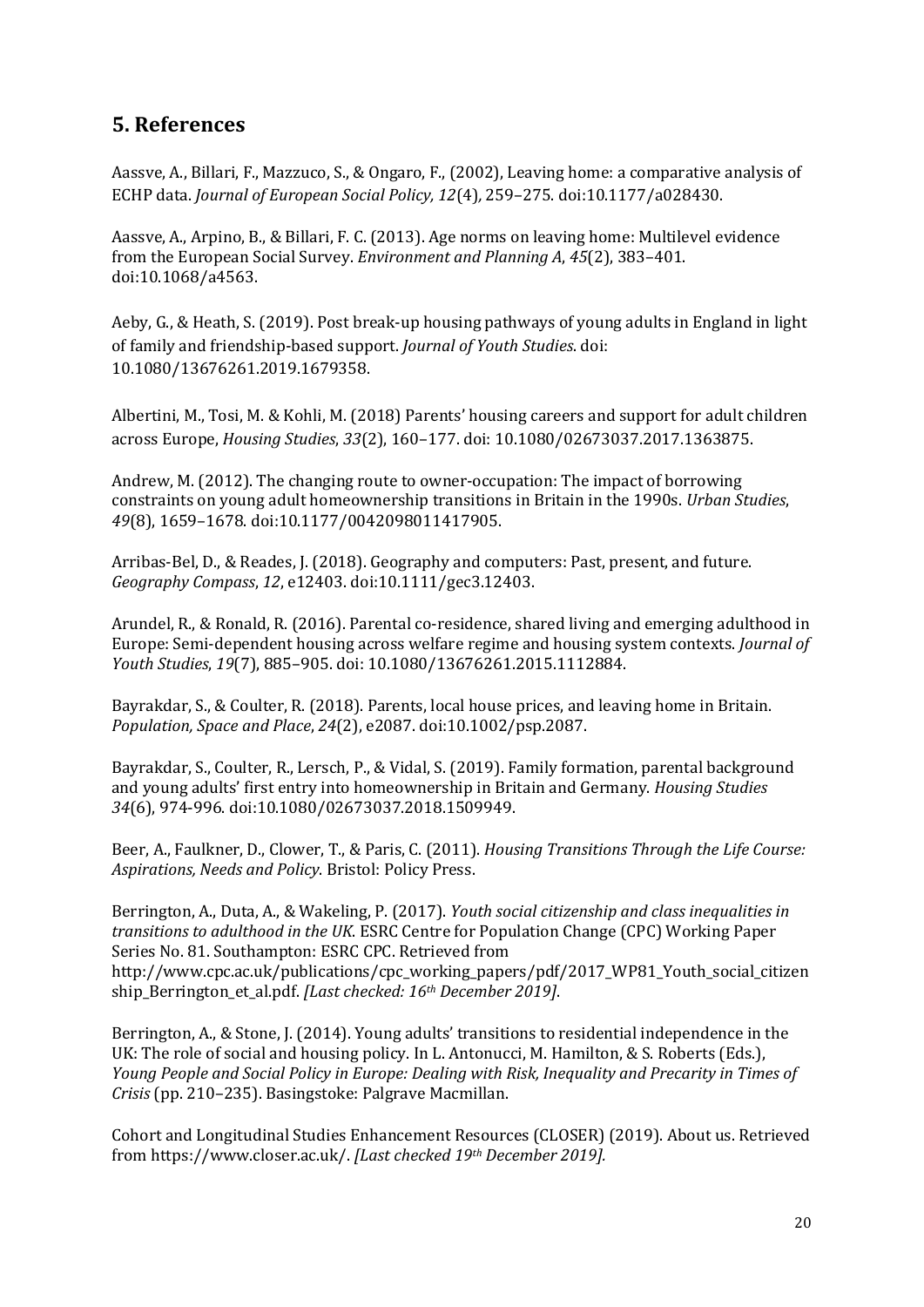Christophers, B. (2018). Intergenerational inequality? Labour, capital, and housing through the ages. *Antipode*, *50*(1), 101–121. doi:10.1111/anti.12339.

Clapham, D. (2002). Housing pathways: A post modern analytical framework. *Housing, Theory and Society*, *19*(2), 57-68. doi:10.1080/140360902760385565.

Clapham, D., Mackie, P., Orford, S., Thomas, I., & Buckley, K. (2014). The housing pathways of young people in the UK. *Environment and Planning A*, *46*(8), 2016–2031. doi:10.1068/a46273.

Clark, W. A. V. (2019). Millennials in the housing market: The transition to ownership in challenging contexts. *Housing, Theory and* Society, *36*(2), 206-227. doi:10.1080/14036096.2018.1510852.

Cole, I., Powell, R., & Sanderson, E. (2016). Putting the squeeze on "Generation Rent": Housing benefit claimants in the private rented sector – transitions, marginality and stigmatisation. *Sociological Research Online*, *21*(2), 1–14. doi:10.5153/sro.3909.

Connelly, R., Playford, C. J., Gayle, V., & Dibben, C. (2016). The role of administrative data in the big data revolution in social science research. *Social Science Research*, *59*, 1–12. doi:10.1016/j.ssresearch.2016.04.015.

Coulter, R. (2017). Local house prices, parental background and young adults' homeownership in England and Wales. *Urban Studies*, *54*(14), 3360–3379. doi:10.1177/0042098016668121.

Coulter, R. (2018). Parental background and housing outcomes in young adulthood. *Housing Studies*, *33(2)*, 201-233. doi:10.1080/02673037.2016.1208160.

Coulter, R., van Ham, M., & Findlay, A. M. (2016). Re-thinking residential mobility: Linking lives through time and space. *Progress in Human Geography*, *40*(3), 352–374. doi:10.1177/0309132515575417.

Dewilde, C. (2008) Divorce and the housing movements of owner-occupiers: A European comparison, *Housing Studies*, *23*(6), 809–832. doi: 10.1080/02673030802423151.

Dewilde, C. (2015). What have ECHP and EU-SILC to contribute to the comparative study of housing? *Critical Housing Analysis, 2*(2)*,* 19-26. doi: 10.13060/23362839.2015.3.3.238.

Dewilde, C., Hubers, C.H., & Coulter, R. (2018). Determinants of young people's homeownership transitions before and after the financial crisis: The UK in a European context. In B.A. Searle (ed.), *Generational Interdependencies: The Social Implications for Welfare* (p.51-77). Malaga: Vernon Press.

Dorling, D. (2014). *All That Is Solid: The Great Housing Disaster*. London: Allen Lane.

Druta, O., & Ronald, R. (2017). Young adults' pathways into homeownership and the negotiation of intra-family support: A home, the ideal gift. *Sociology*, *51*(4), 783–799. doi:10.1177/0038038516629900.

Druta, O.*,* Limpens, A., Pinkster, F.M. and Ronald, R. (2019) Early adulthood housing transitions in Amsterdam: Understanding dependence and independence between generations, *Population, Space and Place*, *25*(2). doi:10.1002/psp.2196.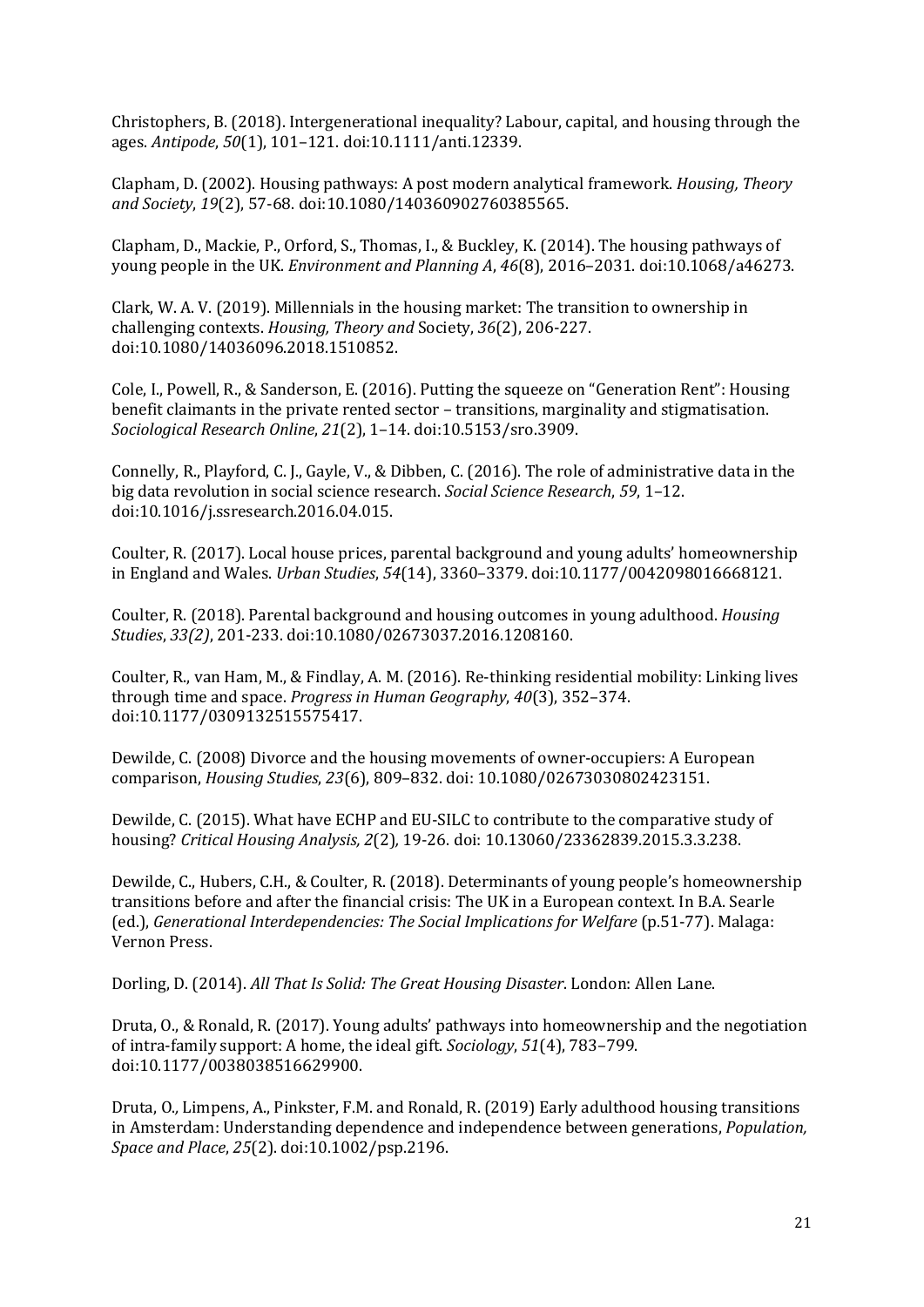Elder Jnr, G. H. (1998). The life course as developmental theory. *Child Development*, *69*(1), 1-12. doi:10.1111/j.1467-8624.1998.tb06128.x

Ermisch, J. (1999). Prices, parents and young people's household formation. *Journal of Urban Economics*, *45*, 47–71.

Eurostat (2019a) European Community Household Panel (ECHP): Description of the dataset. Retreived from https://ec.europa.eu/eurostat/web/microdata/european-communityhousehold-panel. *[Last checked 19th December 2019]*.

Eurostat (2019b) European Union Statistics on Income and Living Conditions (EU-SILC): Description of dataset. Retrieved from https://ec.europa.eu/eurostat/web/microdata/european-union-statistics-on-income-andliving-conditions. *[Last checked 19th December 2019]*

Findlay, A., McCollum, D., Coulter, R., & Gayle, V. (2015). New mobilities across the life course: A framework for analysing demographically linked drivers of migration. *Population, Space and Place*, *21*(4), 390–402. doi:10.1002/psp.1956

Fry, R. (2016). *For first time in modern era, living with parents edges out other living arrangements for 18- to 34-year-olds*. Washington DC: Pew Research Center.

Greater London Authority (GLA) (2019). *CHAIN Annual Report: Greater London: April 2018 – March 2019*. London: GLA. Retrieved from https://data.london.gov.uk/dataset/chain-reports. *[Last checked 19th December 2019]*.

Green, A. (2017). *The Crisis for Young People: Generational Inequalities in Education, Work, Housing and Welfare*. London: Palgrave Macmillan.

Hamnett, C. (2011). The reshaping of the British welfare system and its implications for geography and geographers. *Progress in Human Geography*, *35*(2), 147–152. doi:10.1177/0309132510394121.

Heath, S., & Calvert, E. (2013). Gifts, loans and intergenerational support for young adults. *Sociology*, *47*(6), 1120–1135. doi:10.1177/0038038512455736.

Henderson, S. Holland, J. McGrellis, S. Sharpe, S. and Thomson, R. (2006). *Inventing Adulthoods. A Biographical Approach to Youth Transitions*. London: SAGE.

HM Treasury (2017) *Help to Buy: Mortgage guarantee scheme quarterly statistics*. London: HM Treasury. Retrieved from https://www.gov.uk/government/statistics/help-to-buy-mortgageguarantee-scheme-quarterly-statistics-october-2013-to-30-june-2017. *[Last checked 16th December 2019]*.

Hill, K., & Hirsch, D. (2019). *Family sharing - a minimum income standard for people in their 20s living with parents*. Loughborough: Centre for Research in Social Policy, Loughborough University. Retrieved from https://www.lboro.ac.uk/research/crsp/publications/. *[Last checked 16th December 2019]*.

Hoolachan, J., & McKee, K. (2019). Inter-generational housing inequalities: 'Baby Boomers' versus the 'Millennials.' *Urban Studies*, *56*(1), 210–225. doi:10.1177/0042098018775363.

Iacovou, M. (2010). Leaving home: Independence, togetherness and income. *Advances in Life Course Research*, *15*(4), 147–160. doi:10.1016/j.alcr.2010.10.004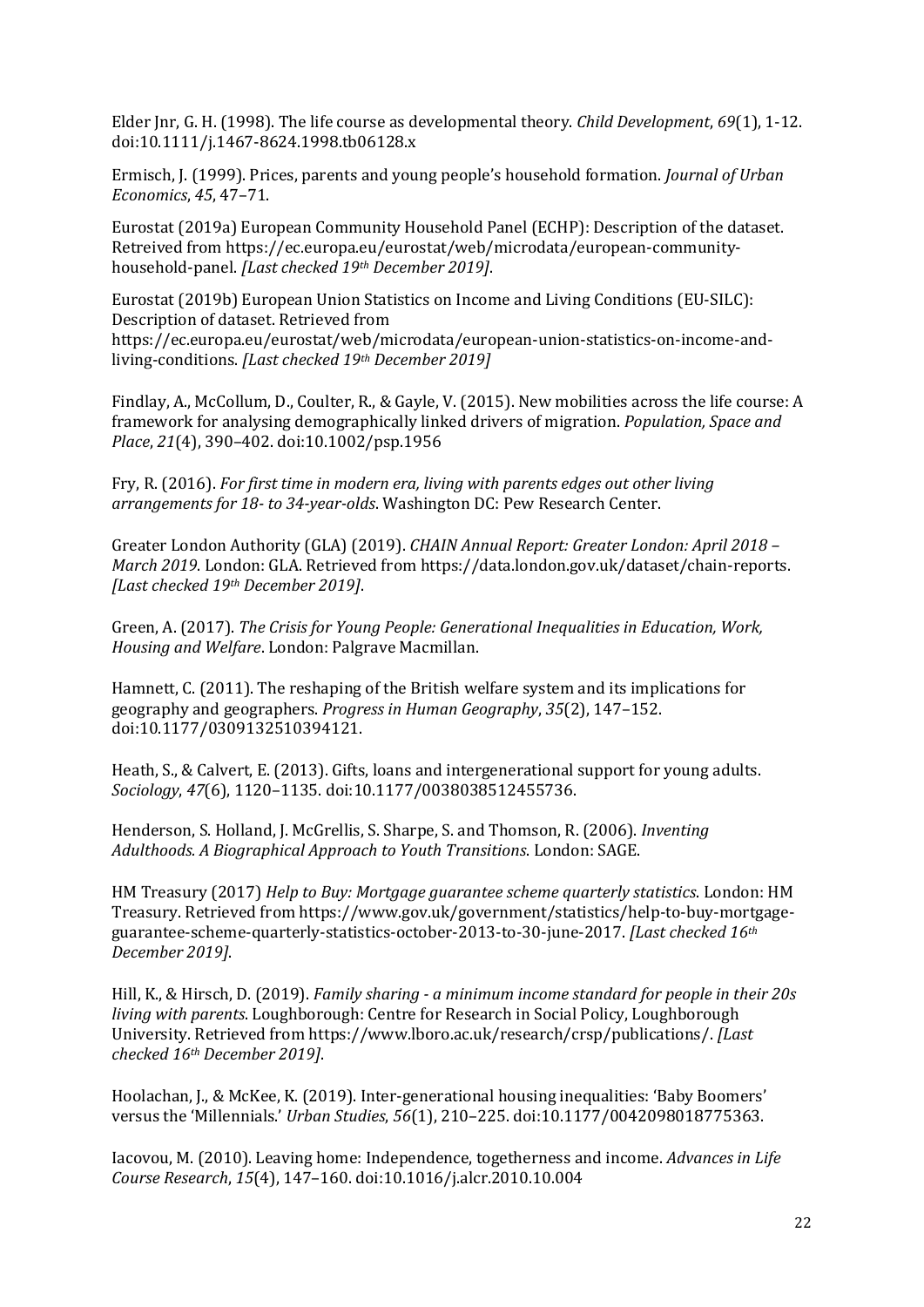Jalovaara, M. & Kulu, H. (2019). Homeownership after separation: A longitudinal analysis of Finnish register data. *Demographic Research, 41*(29), 847-872. https://doi.org/10.4054/DemRes.2019.41.29

Jenkins, S. P. & van Kerm, P. (2017). How does attrition affect estimates of persistent poverty rates? The case of EU SILC. In A. B. Atkinson, A-C Guio & E. Marlier (eds.) *Monitoring Social Exclusion in Europe*. Luxembourg City, Luxembourg: Publications Office of the European Union.

Kleinepier, T., Berrington, A., & Stoeldraijer, L. (2017). Ethnic differences in returning home: explanations from a life course perspective. *Journal of Marriage and Family*, *79*(4), 1023-1040.

Korpi, M., Clark, W. A. V. and Malmberg, B. (2011) The urban hierarchy and domestic migration: The interaction of internal migration, disposable income and the cost of living, Sweden 1993- 2002, *Journal of Economic Geography*, *11*(6), 1051–1077. doi: 10.1093/jeg/lbq043.

Kulu, H. & Steele, F. (2013). Interrelationships between childbearing and housing transitions in the family life course. *Demography, 50*, 1687-1714. doi: 10.1007/s13524-013-0216- 20.1007/s13524-013-0216-2.

Lansley, G., & Cheshire, J. (2018). Challenges to representing the population from new forms of consumer data. *Geography Compass*, *12*, e12374. doi:10.1111/gec3.12374.

Lansley, G., Li, W. and Longley, P. A. (2019) Creating a linked consumer register for granular demographic analysis, *Journal of the Royal Statistical Society: Series A (Statistics in Society)*, *182*(4), 1587–1605. doi: 10.1111/rssa.12476.

Legal and General (2018). *Bank of Mum and Dad*. London: Legal and General Assurance Society Limited. Retrieved from https://www.legalandgeneralgroup.com/media/2483/bomad-report-2018-v15.pdf *[Last checked 16thDecember 2019]*.

Lei, L., & South, S. J. (2016). Racial and ethnic differences in leaving and returning to the parental home: The role of life course transitions, socioeconomic resources, and family connectivity. *Demographic Research*, *34*(4), 109-142. doi: 10.4054/DemRes.2016.34.4.

Lennartz, C., Arundel, R., & Ronald, R. (2016). Younger adults and homeownership in Europe through the Global Financial Crisis. *Population, Space and Place*, *22*(8), 823–835. doi:10.1002/psp.1961.

Lennartz, C., & Helbrecht, I. (2018). The housing careers of younger adults and intergenerational support in Germany's 'society of renters'. *Housing Studies*, 33(2), 317-336. doi: 10.1080/02673037.2017.1338674.

Lersch, P. M., & Dewilde, C. (2015). Employment insecurity and first-time homeownership: Evidence from twenty-two European countries. *Environment and Planning A*, *47*(3), 607-624. doi:10.1068/a130358p.

Lersch, P. M., & Luijkx, R. (2015). Intergenerational transmission of homeownership in Europe: Revisiting the socialisation hypothesis. *Social Science Research*, *49*, 327–342. doi:10.1016/j.ssresearch.2014.08.010.

Lersch, P. M., & Vidal, S. (2014). Falling out of love and down the housing ladder: A longitudinal analysis of marital separation and home ownership. *European Sociological Review*, *30*(4), 512- 524. doi:10.1093/esr/jcu055.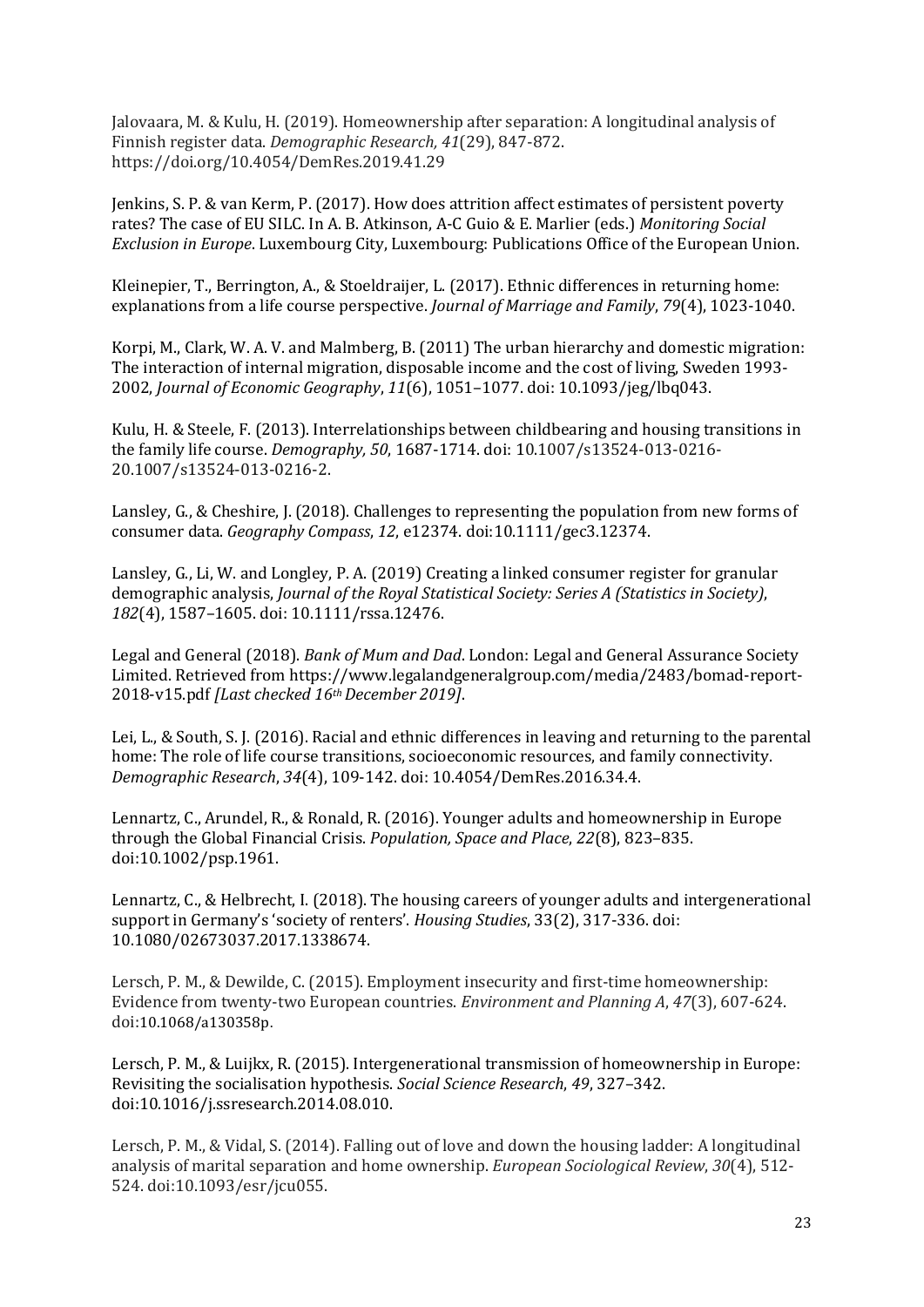Lewis, J., West, A., Roberts, J., & Noden, P. (2016). The experience of co-residence: Young adults returning to the parental home after graduation in England. *Families, Relationships and Societies*, *5*(2), 247–262. doi:10.1332/204674315X14309191424695

Little, R.J.A. & Rubin, D.B. (2019). *Statistical Analysis With Missing Data*. Wiley-Blackwell; 3rd edition.

Lynn, P. & Borkowska, M. (2018). *Some Indicators of Sample Representativeness and Attrition Bias for BHPS and Understanding Society*. Understanding Society Working Paper Series 2018-01. University of Essex, Colchester. Retrieved from https://www.understandingsociety.ac.uk/sites/default/files/downloads/workingpapers/2018-01.pdf *[Last checked December 19th 2019].*

McKee, K. (2012). Young people, homeownership and future welfare. *Housing Studies*, *27*(6), 853–862. doi:10.1080/02673037.2012.714463.

McKee, K., Hoolachan, J. E., & Moore, T. (2017a). The precarity of young people's housing experiences in a rural context. *Scottish Geographical Journal*, *133*(2), 115–129. doi:10.1080/14702541.2017.1321136.

McKee, K., Muir, J., & Moore, T. (2017b). Housing policy in the UK: The importance of spatial nuance. *Housing Studies*, *32*(1), 60–72. doi:10.1080/02673037.2016.1181722.

Mandic, S. (2008). Home-leaving and its structural determinants in Western and Eastern Europe: An exploratory study. *Housing Studies*, *23*(4), 615-637. doi:10.1080/02673030802112754.

Manzo, L. K., Druta, O., & Ronald, R. (2018). Supported home ownership and adult independence in Milan: The gilded cage of family housing gifts and transfers. *Sociology*. doi:10.1177/0038038518798761

MHCLG (2018a). *English Housing Survey 2016 to 2017: Headline Report*. MHCLG: London. Retrieved from https://www.gov.uk/government/statistics/english-housing-survey-2016-to-2017-headline-report. *[Last checked 16th December 2019]*.

MHCLG (2018b). *Help to Buy (Equity Loan scheme) and Help to Buy: NewBuy statistics: Data to 31 March 2018, England*. MHCLG: London. Retrieved from https://www.gov.uk/government/statistics/help-to-buy-equity-loan-scheme-and-help-to-buynewbuy-statistics-april-2013-to-31-march-2018. *[Last checked 16th December 2019]*.

Moore, T. (2017). The convergence, divergence and changing geography of regulation in the UK's private rented sector. *International Journal of Housing Policy*, *17*(3), 444–456. doi:10.1080/19491247.2017.1312795.

Mulder, C. H., & Clark, W. A. V. (2000). Leaving home and leaving the state: Evidence from the United States. *International Journal of Population Geography*, *6*(6), 423–437. doi:10.1002/1099- 1220(200011/12)6:6<423::AID-IJPG199>3.0.CO;2-R.

Mulder, C. H., Dewilde, C., van Duijn, M., & Smits, A. (2015). The association between parents' and adult children's homeownership: A comparative analysis. *European Journal of Population*, *31*(5), 495–527. doi:10.1007/s10680-015-9351-3.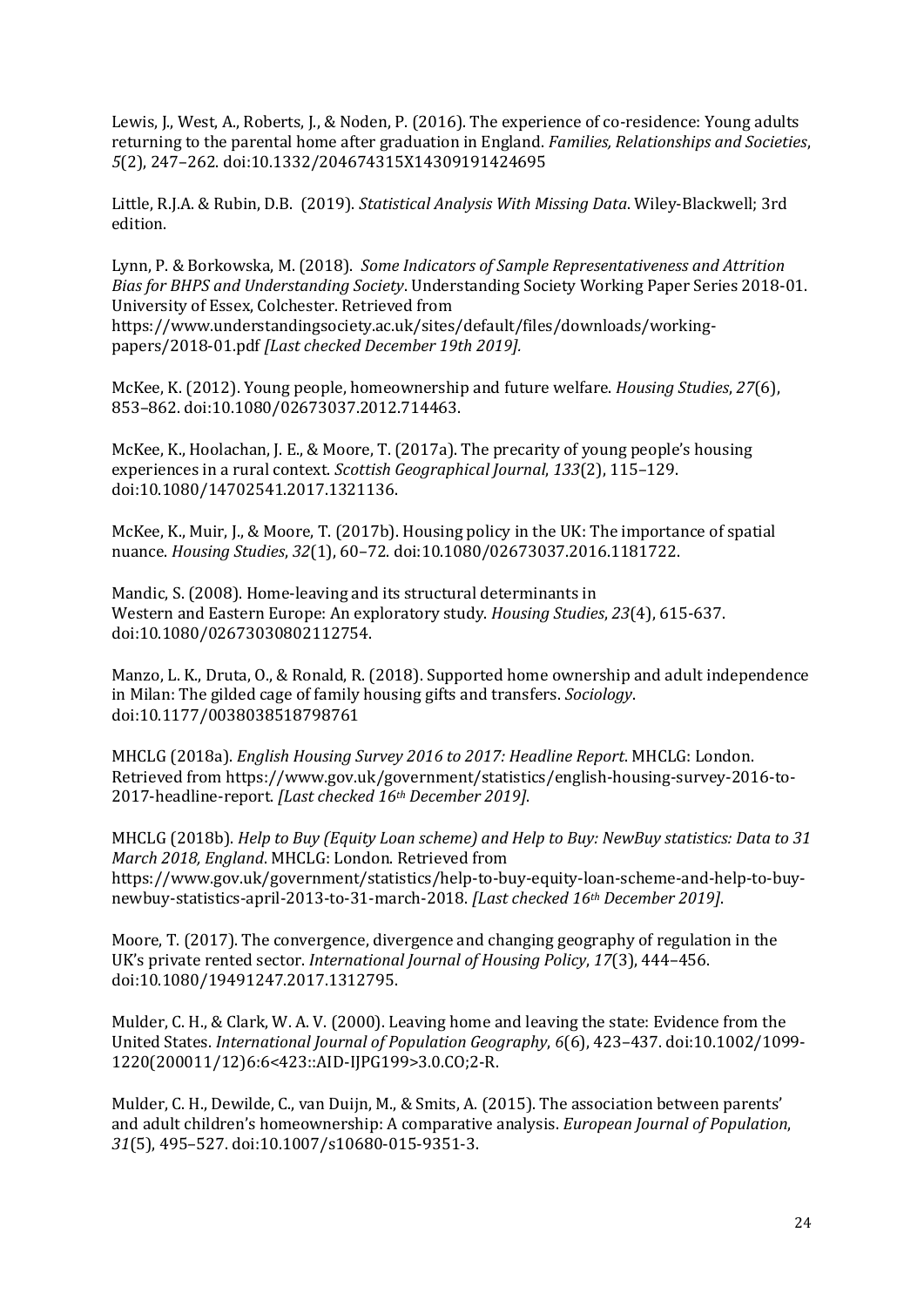Mulder, C. H., & Smits, A. (2013). Inter-generational ties, financial transfers and homeownership support. *Journal of Housing and the Built Environment*, *28*(1), 95–112. doi:10.1007/s10901-012-9302-9.

Murphy, L. (2018). *The Invisible Land: The Hidden Force Driving the UK's Unequal Economy and Broken Housing Market*. IPPR Commission on Economic Justice- Discussion Paper: London. Retrieved from https://www.ippr.org/files/2018-08/cej-land-tax-august18.pdf. *[Last checked 16th December 2019]*.

Neale, B., Henwood, K., & Holland, J. (2012). Researching lives through time: an introduction to the Timescapes approach. *Qualitative Research*, *12*(1), 4-15.

Office for National Statistics (ONS) (2017) *Families and Households: 2017*. Office for National Statistics: Newport. Retrieved from https://www.ons.gov.uk/peoplepopulationandcommunity/birthsdeathsandmarriages/families /bulletins/familiesandhouseholds/2017. *[Last checked 16th December 2019]*.

Preece, J.*,* Crawford, J., McKee, K., Flint, J. and Robinson, D. (2020) Understanding changing housing aspirations: A review of the evidence, *Housing Studies*. *35*(1), 87–106. doi: 10.1080/02673037.2019.1584665.

Putnam, R.D. (2015) *Our Kids: The American Dream in Crisis*. New York: Simon & Schuster.

Resolution Foundation (2018) *A New Generational Contract: The Final Report of the Intergenerational Commission*. London: Resolution Foundation. Retrieved from https://www.intergencommission.org/. *[Last checked 16th December 2019]*.

Ronald, R. (2018). 'Generation Rent' and intergenerational relations in the era of housing financialisation. *Critical Housing Analysis*, *5*(2), 14–26. doi:10.13060/23362839.2018.5.2.439.

Ronald, R., Kadi, J., & Lennartz, C. (2015). Homeownership-based welfare in transition. *Critical Housing Analysis*, *2*(1), 52–64. doi:10.13060/23362839.2015.2.1.176.

Scanlon, K., Fernandez, M. and Whitehead, C. (2014) *A Lifestyle Choice for Families ? Private Renting in London, New York, Berlin and the Randstad*. London: Get Living London. Retrieved from [http://eprints.lse.ac.uk/58946.](http://eprints.lse.ac.uk/58946) *[Last checked 19th December 2019].*

Schupp, J. (2009) Twenty-five years of the German Socio-Economic Panel: An infrastructure project for empirical social and economic research in Germany, *Zeitschrift fur Soziologie*, *38*(5), 350–357. doi:10.1515/zfsoz-2009-0501.

Scott, J. (2000). Is it a different world to when you were growing up? Generational effects on social representations and child-rearing values. *The British Journal of Sociology*, *51*(2), 355–376. doi:10.1111/j.1468-4446.2000.00355.x

Seaman, S. R., & White, I. R. (2013). Review of inverse probability weighting for dealing with missing data. *Statistical Methods in Medical Research*, *22*(3), 278-295. doi:10.1177/0962280210395740.

South, S. J., & Lei, L. (2015). Failures-to-launch and boomerang kids: Contemporary determinants of leaving and returning to the parental home. *Social Forces, 94(2),* 863-890. doi:10.1093/sf/sov064.